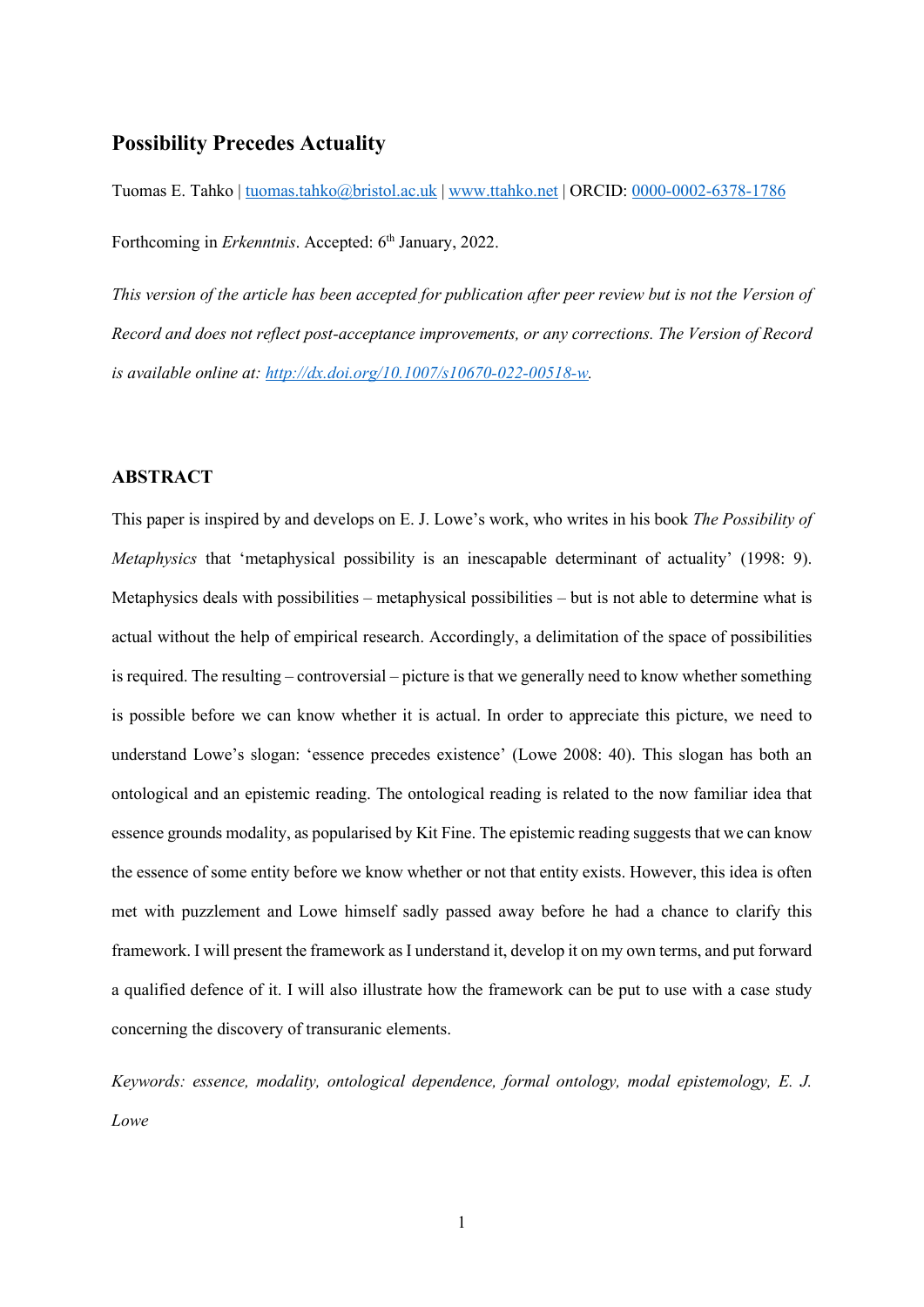# **1. Introduction: the role of essence**

The title of this paper is inspired by E. J. Lowe's work, who writes in his book *The Possibility of Metaphysics* that 'metaphysical possibility is an inescapable determinant of actuality' (1998: 9). The modal metaphysics that motivates this statement is thoroughly essentialist and in order to understand how possibility precedes actuality, we must understand the closely related slogan: 'essence precedes existence', which Lowe further qualifies: 'by this I mean that the former precedes the latter both ontologically and epistemically' (Lowe 2008: 40).<sup>[1](#page-1-0)</sup> So, the slogan has both an ontological and an epistemic reading. The ontological reading is related to the familiar neo-Aristotelian idea that essence grounds modality, as popularised by Fine (e.g., 1994). In other words, not all necessary truths about a given entity *x* are essential truths about *x*, but all necessary truths are true *in virtue of* essential truths (about some entity or other). This implies that essential truths about *x* are a proper subset of the necessary truths about *x*, but even those necessary truths about *x* that are not essential truths *about x* are nevertheless essential truths about some entity or other. According to this view, all modal truths can be analysed in terms of essential truths.

On this view, which is now quite widely accepted, we should not reduce essence to *de re* modal properties – rather, it is modality that reduces to essence (see Correia 2012 for discussion). Lowe himself adds that it is a 'precondition of something's existing that its essence—along with the essences of other existing things—does not preclude its existence' (Lowe 2008: 40). My purpose in this paper is to clarify and develop on these ideas. This will entail a fair amount of Lowe exegesis, and I will also respond to various critical remarks on Lowe's work on his behalf. But ultimately, I am putting forward my own version of a Lowe-inspired framework, which does deviate from his views in some important regards. For instance, as will become clear, I am somewhat less committed to the epistemic reading of Lowe's slogans, at least if they are understood in an absolute sense.

<span id="page-1-0"></span><sup>&</sup>lt;sup>1</sup> For some, this slogan (or its converse) may be reminiscent of Sartre, but I assure the reader that this is merely a coincidence, as Lowe's use of the slogan has no connection to the existentialist tradition.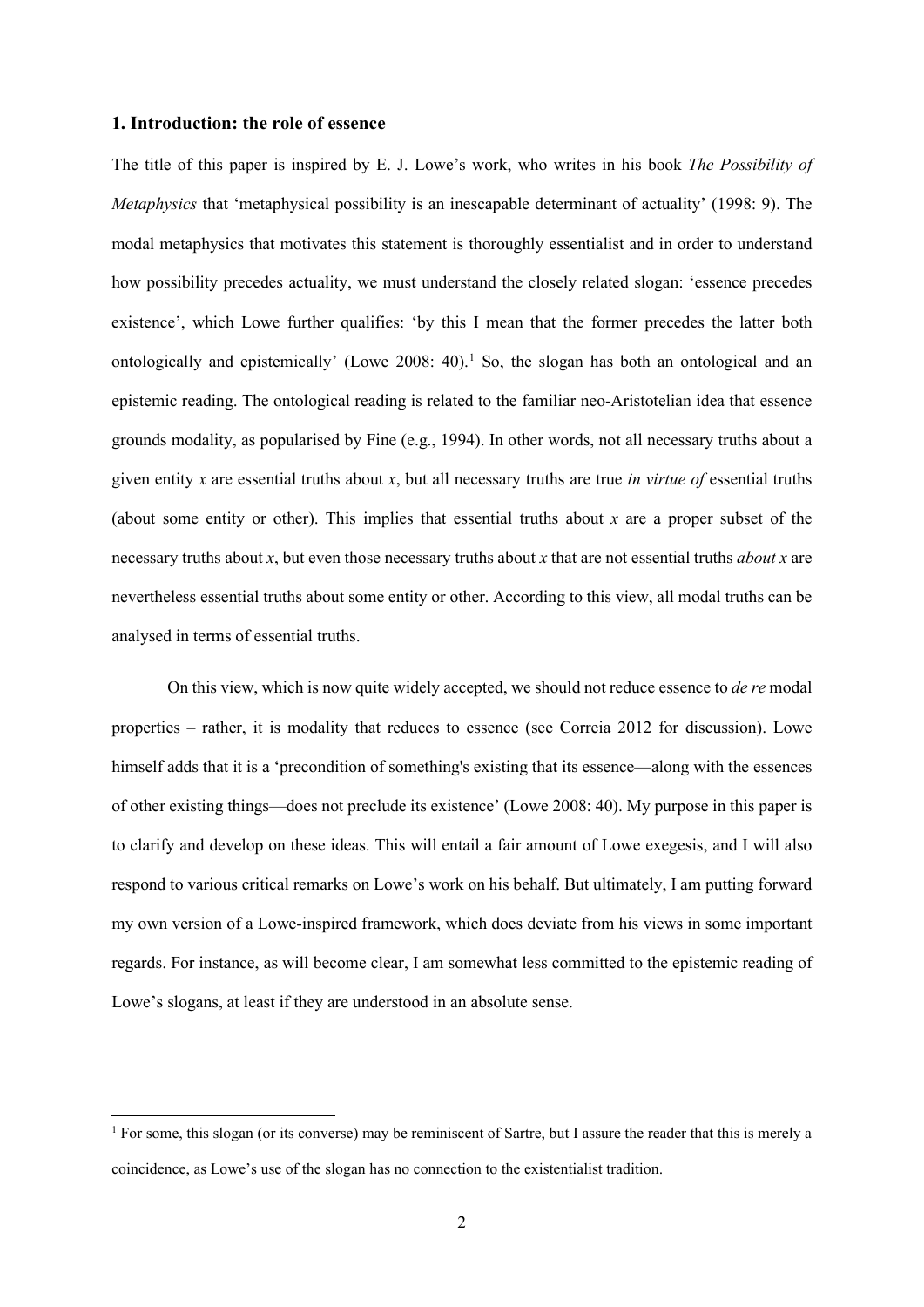I will assume the neo-Aristotelian view of the relationship between essence and modality, which also underpins Lowe's framework. Although I closely follow Lowe's framework, I will not attempt to be entirely faithful to it. Inevitably, some controversial assumptions have to be taken for granted, since I do not have the space to defend all aspects of the framework here. Finally, I will be restricting my focus to examples from the empirical sciences rather than mathematics or logic – not because the latter wouldn't be interesting, but because the applicability of Lowe's slogans is arguably more debatable in the empirical realm.[2](#page-2-0) Relatedly, I will mainly be discussing cases of scientific reasoning and knowledge rather than 'everyday' contexts.

The epistemic reading of 'essence precedes existence' suggests that we can know the essence of some entity before we know whether or not that entity exists. It is worth noting that Lowe (2008: 40– 41fn.32) qualifies this reading by saying that, in some cases, we might come to know the essence of an entity *simultaneously* with its discovery, so even Lowe himself may not have intended the slogan to be read in the sense that it would be necessary for us to always know the essence of an entity prior to its existence. Lowe doesn't mention any examples of this, but one plausible candidate might be a case where an experiment produces unexpected results, e.g., unpredicted decay products in high energy physics experiments. This leads Lowe to say that we can at least *in general* know the essence of some entity before knowing whether it exists. So, the epistemic reading of 'essence precedes existence' is not absolute. In any case, if true, it seems that we can also know the essences of many things which do *not* exist (and perhaps never will). The thought here is that we can know what something *would* be if it *were* to exist. However, this idea is often met with puzzlement and Lowe never fully clarified this framework. For one thing, how do we assess statements about the essences of non-existent things, and what are their truthmakers? I propose that we can analyse them in the same way that we analyse essences in general, and that the truthmakers may generally be found in actuality. I regard this to be partly an *a priori*  endeavour, but I will not put much weight on this epistemic claim in the present context – I regard *a* 

<span id="page-2-0"></span><sup>2</sup> Lowe discussed examples from geometry in his 2012 paper, and these have received some attention, e.g., in Horvath 2014, Sgaravatti 2016, Tahko 2017, and Casullo 2020. I will not be focusing on these examples, but I will address the commentaries in section 3.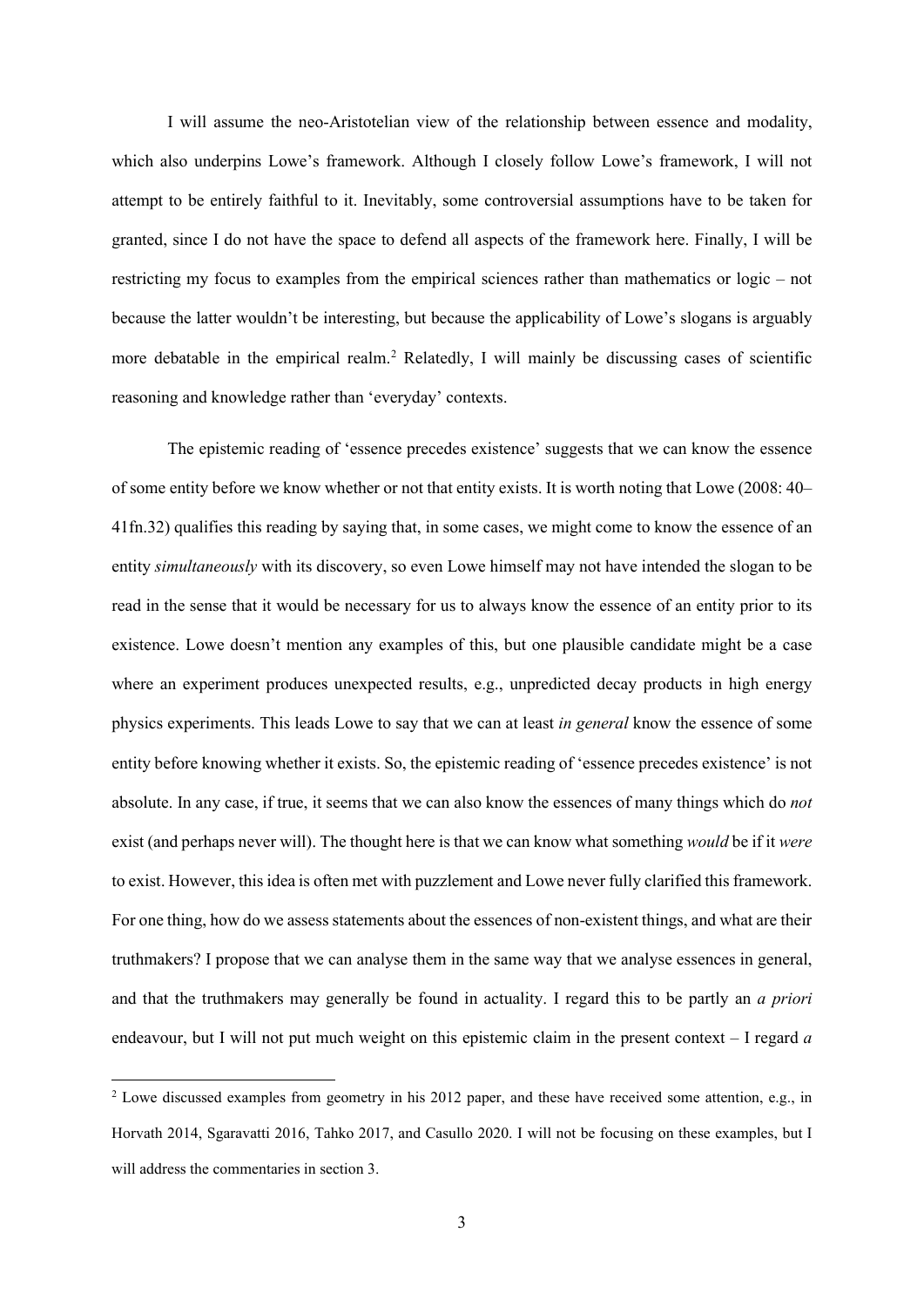*priori* and *a posteriori* inquiry to be very closely intertwined (for further discussion on this distinction, see, e.g., Williamson 2013, Casullo 2015, and Tahko 2018).

It may be helpful to take a step back and outline the six logical alternatives that we have at this point.[3](#page-3-0) These alternatives have been outlined by Vaidya (2017) in a reconstruction of Lowe's position. Vaidya uses the label 'existentialism' (which should not here be understood in its usual sense) to describe the converse of Lowe's 'essence precedes existence', and 'entanglement' to describe the idea that there is no (necessary) priority ordering between *x*'s essence and *x*'s existence. Vaidya (2017: 107– 110) summarises the options as follows (the acronyms are my addition):

(O-EX) *Ontological existentialism*: *x*'s existence necessarily precedes *x*'s essence.

(O-ES) *Ontological essentialism*: *x*'s essence necessarily precedes *x*'s existence.

(E-EX) *Epistemic existentialism*: knowledge of *x*'s existence necessarily precedes knowledge of *x*'s essence.

(E-ES) *Epistemic essentialism*: knowledge of *x*'s essence necessarily precedes knowledge of *x*'s existence.

(O-EN) *Ontological entanglement*: *x*'*s* existence is entangled with *x*'*s* essence.

(E-EN) *Epistemological entanglement*: knowledge of *x*'*s* existence is entangled with knowledge of *x*'*s* essence.

As we have seen, Lowe defends, by and large, the combination of (O-ES) and (E-ES), although as I just pointed out he does leave open the option that we might come to know the essence of an entity simultaneously with its discovery, which points toward (E-EN). This is at least partly the result of the

<span id="page-3-0"></span><sup>&</sup>lt;sup>3</sup> Thanks to an anonymous reviewer for pointing this out.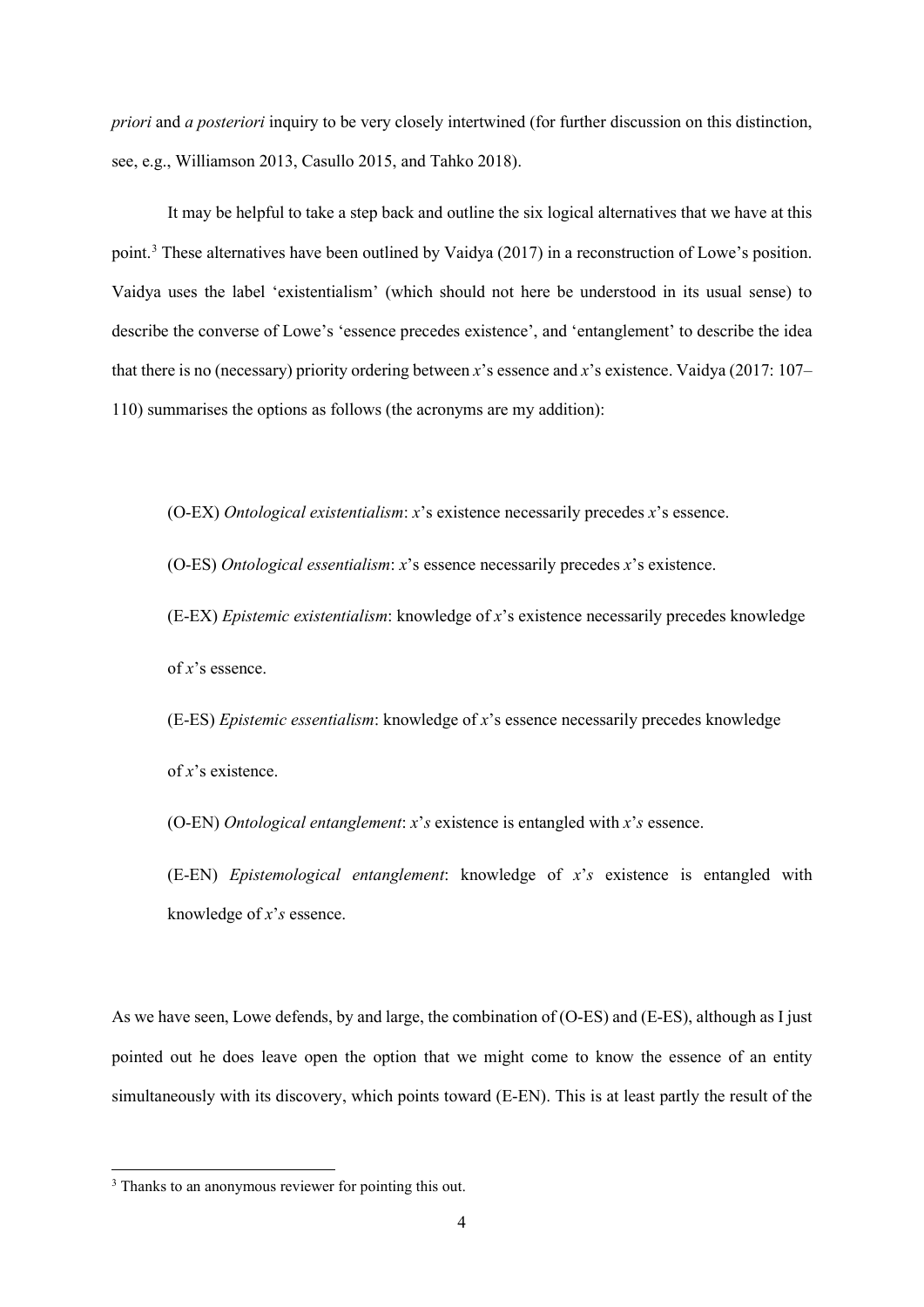added 'necessarily' in Vaidya's formulation – Lowe himself does not formulate the idea of essence preceding existence in these absolute terms, and I believe that the reason for this may be precisely because he saw the pull of something like (E-EN), at least in some cases (which already rules out the *necessity* of (E-ES)). We can also see this in Lowe's later conception of the interplay between the *a priori* and the *a posteriori*, which he conceives as proceeding in a 'cyclical manner, by alternating stages of a priori and a posteriori inquiry' (Lowe 2014: 257). All this suggests that, despite first appearances, it might be best to read Lowe as defending a combination of (O-ES) and something like (E-EN), which is also the line that I favour. We will return to some of these issues below, but let me also point out that I am uncertain about how to read (O-EN), at least unless we accept the possibility of metaphysically vague existence. Indeed, Vaidya in fact suggests that 'The ontological variety of entanglement is either trivial or incoherent' (2017: 110). Accordingly, we can set it aside in what follows.

One further point of clarification is in order before we get going. This concerns the rather difficult question of what essences *are*. Lowe sometimes refers to his own, broadly Aristotelian view of essence as 'serious essentialism' (e.g., Lowe 2013: 144). But the way that he qualifies the view is not always most helpful, as following Locke he suggests simply that the essence of *x* is the very *identity* of *x*. Another popular way of capturing what essences are is in terms of the Aristotelian notion of *real definition*. Both Lowe and Fine sometimes resort to this idea, but this notion as well may be understood in a number of ways, and those who find the notion of 'essence' mysterious are unlikely to be much more impressed by 'real definition' (see Rosen 2015 for discussion). So, let me try to say a bit more.

For Lowe, it is important that essences are not entities themselves - I agree.<sup>[4](#page-4-0)</sup> Further, he takes it that all entities have an essence. I will assume that this is true. As Lowe notes, if all entities have an essence and essences themselves were entities, there would be a threat of infinite regress (Lowe 2008: 39; but see also Spinelli 2018 and Wallner 2020 for further discussion). If essences are not entities

<span id="page-4-0"></span><sup>4</sup> 'Entity', as Lowe understands it, refers to all kinds of *beings*, things that do or could exist, such as material bodies, but also concepts, properties, sets, numbers, and propositions – anything that falls in an ontological category (see Lowe 2008: 35).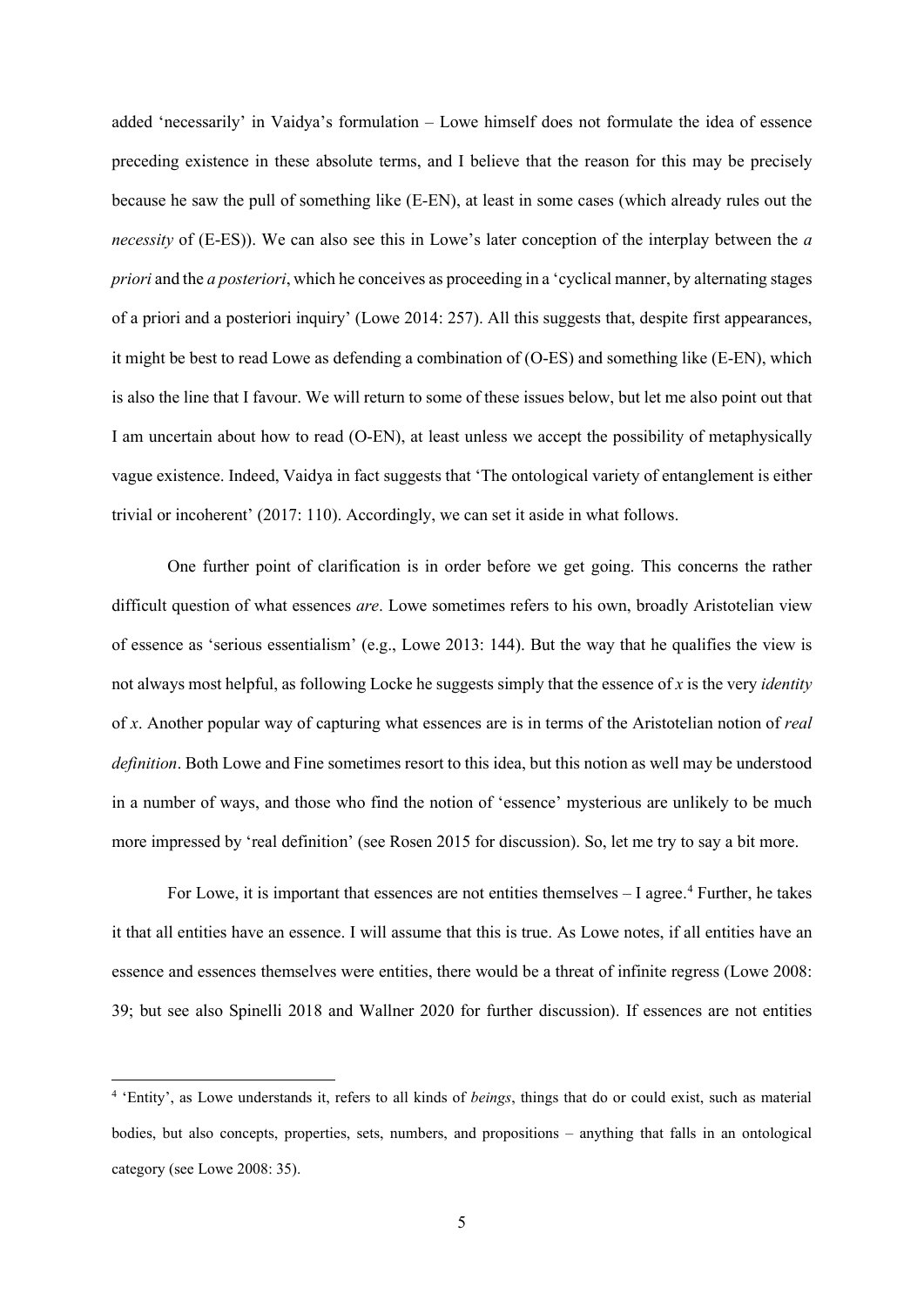themselves, then what are they? I propose to read 'essence' as 'the *identity and existence conditions* of an entity'. Once we know these conditions, we know the essence; we may express this essence in terms of a set of identity and existence conditions or in terms of a proposition listing these conditions, but the essence itself, in my view, is not a set or a proposition.<sup>[5](#page-5-0)</sup> I believe that this comes close to Lowe's view of the matter, but things are somewhat less clear with other broadly Aristotelian versions of essentialism, such as Fine's, who sometimes writes as if essences themselves are propositions: 'we may identify the being or essence of x with the collection of propositions that are true in virtue of its identity' (Fine 1995: 275). If 'identify' is here read in terms of numerical identity, then essences would turn out to be collections of propositions. But I stress that this is not a reading that I accept; the propositions that *express* essences are not themselves essences, as otherwise essences would turn out to be entities after all.

It is quite obviously key to our analysis of essence to be clear about what essences are, so let me, again, state this as clearly as possible: the essence of an entity is not a thing or collection of things, it is the *identity* of a thing in the sense that the conditions captured by the essence express the modal profile of the entity and determine how one entity is distinct from another. I should note that this is not supposed to imply anything like a primitive *haecceity*. Rather, the view is that the identity and existence conditions of an entity specify how it differs from and depends on other entities. The ultimate basis of these conditions is the categorial structure of reality and the *formal ontological relations*, such as *instantiation* and *characterization*, that govern that structure.<sup>[6](#page-5-1)</sup> Lowe famously defends a four-category ontology (see Lowe 2006a), but we need not commit to any specific theory of categories in order to get the present framework going. What is important is that the basis of the identity and existence conditions of entities is a matter of where they are positioned in the categorial structure and how they are related to entities of other categories. Now, since the essence itself is not a further entity or thing, this is the

<span id="page-5-0"></span><sup>5</sup> Accordingly, when I use the notion of 'essence' below, this should be read in line with this interpretation.

<span id="page-5-1"></span><sup>6</sup> See Smith and Mulligan 1983 for background and Lowe 2006a: Ch. 3 for further clarification of formal ontological relations. These are *internal* relations in the sense that they hold necessarily, given the existence of their relata.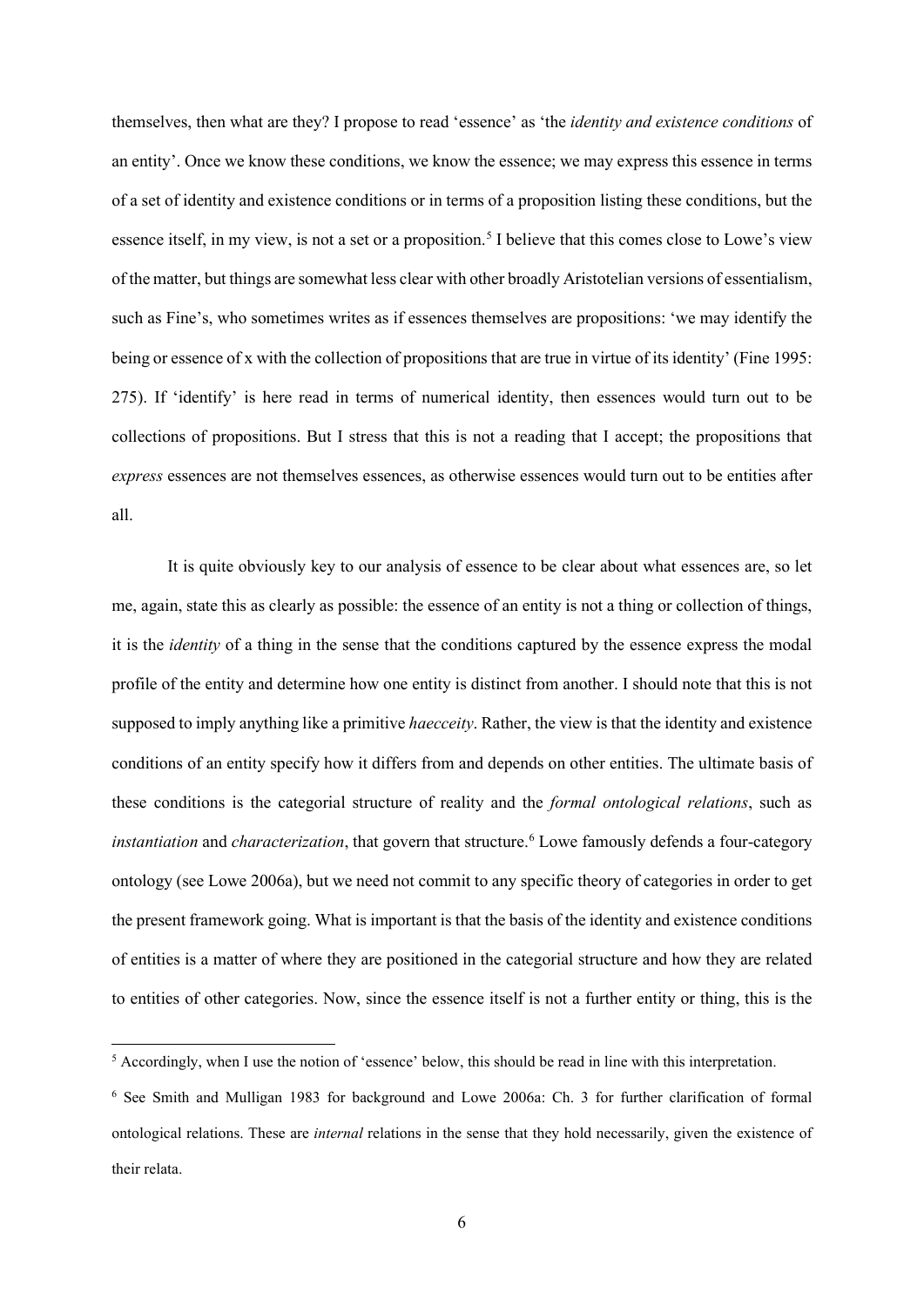first hint of why we can know about the essences of non-existent entities as well: there is no mysterious Platonic realm of essences that we need to access, we can state the essence of a non-existent entity simply by listing its identity and existence conditions. In a moment, I will clarify what this means in practice.

Finally, we should take note of the distinction between *general* and individual *essences*. [7](#page-6-0) This is an important distinction for Lowe (e.g., 2013: 145), but personally I am rather sceptical about individual essences, and this may be the single most important deviation that I will make from Lowe's own framework. General essences, such as the essence of the natural kind *gold*, will be my main focus – although there may be reasons to be sceptical about some general essences as well, such as those of biological species. I take it that general essences are nevertheless somewhat less controversial than individual essences, and in fact in this regard my own view is perhaps closer to traditional 'Aristotelian essentialism' than Lowe's, since it connects essentiality with what it is to be a natural kind (cf. Brody 1973). It follows that essences of artificial objects, such as tables and chairs, are also among the more controversial cases, at least if we wish to assign them anything more than the general essence of *artefact*. On my preferred conception of essence, the identity and existence conditions of individuals will concern their general rather than individual features, specifically, features regarding the *kind* of objects they are. Having said that, this distinction will not have any particularly important implications for the discussion that follows.

In section 2, I will first clarify the role of essence for the topic at hand. In particular, I will discuss the sense in which essences constrain the space of metaphysical modality. In section 3, I will

<span id="page-6-0"></span><sup>7</sup> Lowe (2008: 35) defines the distinction as follows: 'X's *general* essence is *what it is to be a K*, while X's *individual* essence is *what it is to be the individual of kind K that X is*, as opposed to any other individual of that kind.' The idea of general essence can also be understood in terms of *objectual essence* (as discussed in Correia 2006: 754): 'describing the essence or some essential features of a given object *a* is just giving an answer, be it complete or only partial, to the metaphysical question as to what *a* is.' So, in speaking of the general essence of an entity, we are concerned with its objectual essence, considered solely with respect to its general features rather than any features unique to it.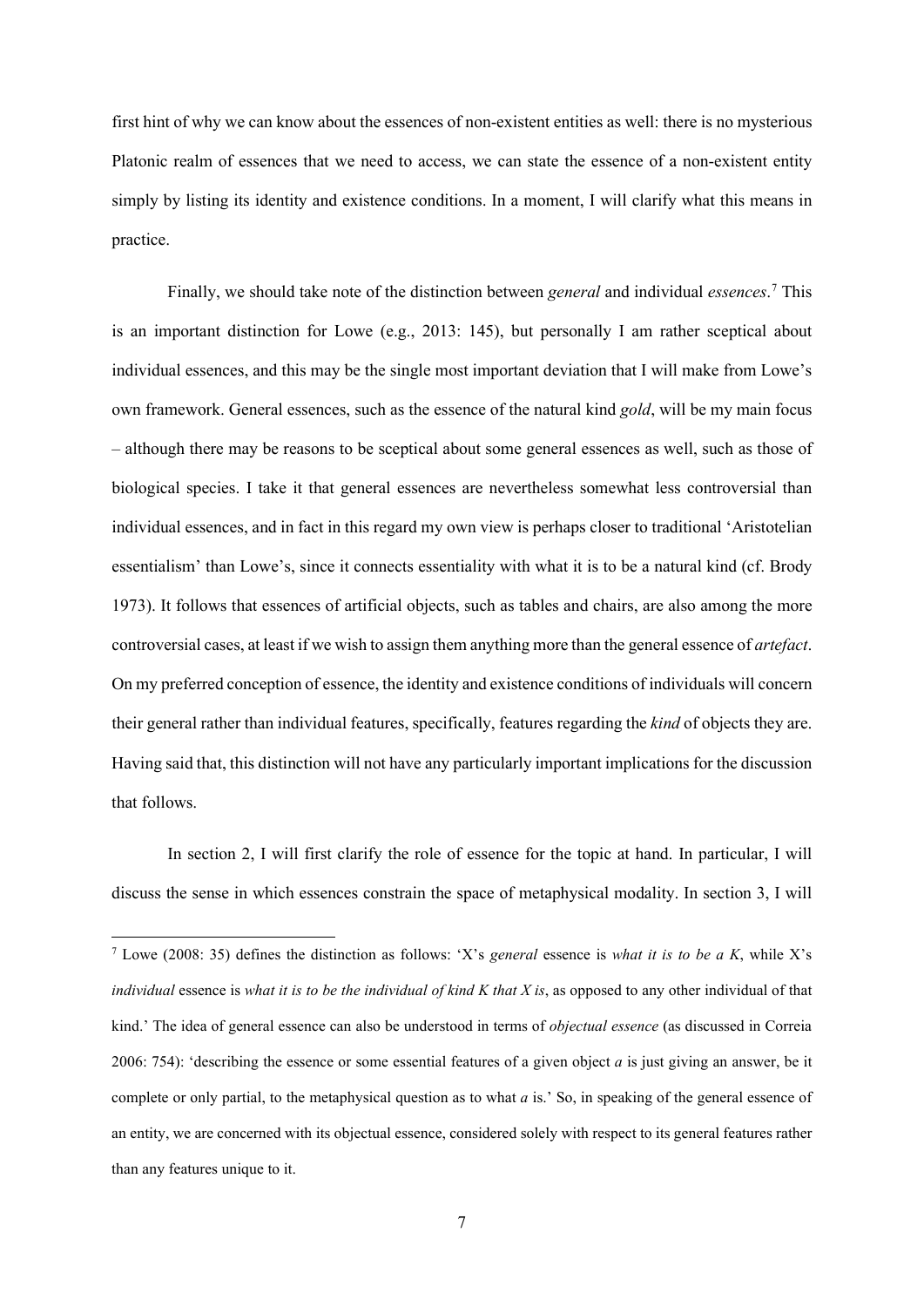return to the epistemic reading of 'possibility precedes actuality' and consider some recent objections to this reading. In section 4, I turn my attention to a case study concerning transuranic elements and demonstrate that we can know about the essences of at least some non-existent entities. In section 5, I will generalise this lesson and outline the resulting framework for metaphysical modality, focusing on the problem of actuality. To conclude this section, let me summarise three important assumptions that I will not defend further in what follows:

- (1) Essences are not entities.
- (2) Every entity has a general essence.
- (3) Having an essence does not entail that an entity exists or even could exist.

### **2. Essence precedes existence**

As noted, Lowe's slogan 'essence precedes existence' has both an ontological and an epistemic reading. Lowe (2008, see also 2012) focused his efforts on clarifying the epistemic reading and this has been discussed in detail by others before (e.g., Vaidya 2010, Tahko 2017, 2018, Vaidya and Wallner 2021; see also Oderberg 2011 and Koslicki 2018). I will discuss this reading in section 3, but my primary goal here is to clarify the more neglected ontological reading. Lowe himself connects this reading with Fine's work, clearly having the following passage from Fine's book *Modality and Tense* in mind:

Although there may be something about how the matter of Socrates turns out that is relevant to its *constituting* a man, there is nothing about how Socrates himself turns out that is relevant to his *being* a man. If I am right, then this means that philosophers have been mistaken in thinking that Socrates cannot be a man unless he exists, that existence must precede essence. Socrates must already be a man, if I may put it that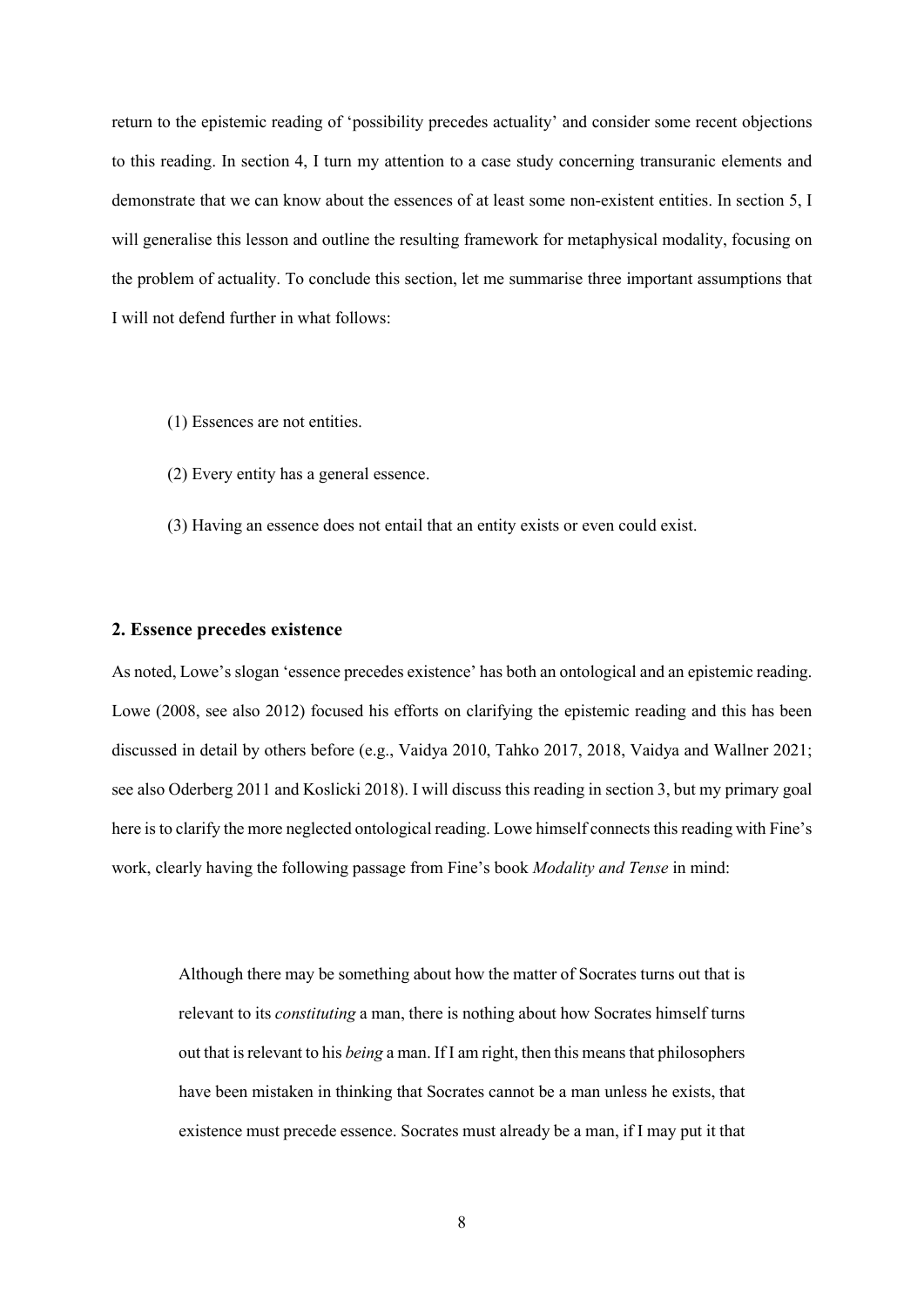way, before the question of how things turn out for him can even arise. (Fine 2005:

11.)

This idea of essence preceding existence is obviously linked to Fine's earlier work on essence, where it is perceived as the ground of modality, but I think that the underlying framework that both Fine and Lowe have in mind has not been fully laid out in the short passages that I've quoted. Moreover, the examples used, like Socrates being a man, may not always be as helpful as intended. Let me try to express what I take that underlying framework to be without resorting to any potentially controversial examples. Given that the essences of entities express the identity and existence conditions of those entities, it is possible to state essences of entities that do not or even could not exist.<sup>[8](#page-8-0)</sup> Since the essence is no entity itself, there is nothing mysterious about essences of non-existent entities. After all, the essence captures, in the form of identity and existence conditions, what it would take for a given entity to exist and what makes it the very entity that it is. All this, I take it, is also in the background of the passage I quoted from Lowe earlier: 'it is a precondition of something's existing that its essence—along with the essences of other existing things—does not preclude its existence' (2008: 40). Now, neither Fine nor Lowe explicitly state that essences concern the identity and existence conditions of entities, but we can find many passages where this type of conception of essence is implicit, especially in Lowe's work (e.g., 2008: 46–47).

So, to elucidate my own understanding of essence, we need to discuss what identity and existence conditions are. Here we eventually do have to resort to some examples, but I should

<span id="page-8-0"></span><sup>&</sup>lt;sup>8</sup> What would an entity that cannot exist be like? Well, a simple case would be entities that possess contradictory properties, such as being round and square. But a more interesting case would be an entity that cannot exist, say, because another entity that already exists – and exists necessarily – precludes its existence. I will not attempt to give examples of such cases, partly because it is very difficult to establish that something exists necessarily. However, see Kimpton-Nye 2021 for one such attempt; he examines the idea that it is necessarily the case that φ iff nothing has a disposition for it to be the case that not-φ.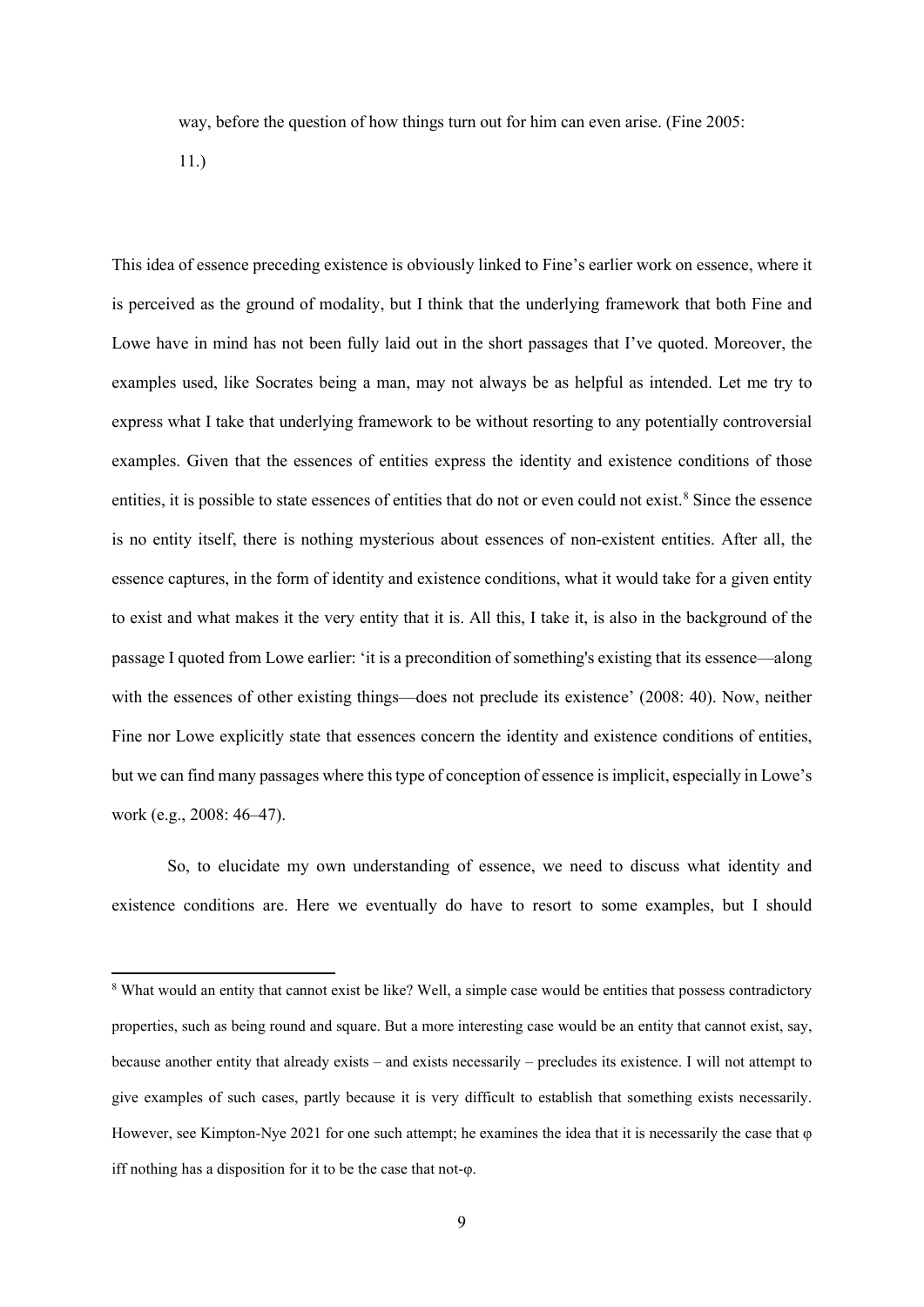immediately stress that these examples are all somewhat tentative, as I believe that it is in fact often quite difficult to determine what the true identity and existence conditions of some *actual* entity are. However, the good news is that since we can state the identity and existence conditions of *non-existing* entities as well, any logically coherent set of identity and existence conditions is a candidate for an entity that *could* exist. Why only a candidate? This is something that Lowe noticed, as we can see from the previously quoted passage: the essences of *other* existing things could preclude the existence of some entity that could otherwise exist. So, mere logical coherence is not enough, we also need to consider how an entity is – or would be – related to other entities. This means that we cannot consider essences individually if our hope is to ultimately determine what exists. Instead, we must consider all the implications that an entity's existence would have for the existence of other entities. These are *modal*  implications: the existence of entity *x* may make it impossible for entity *y* to exist. Moreover, the existence of *x* may *necessitate* the existence of *y*. This can happen in a number of ways. For instance, there is a sense in which my existence necessitates the existence of my parents, because I could not exist if they had not existed. But, of course, now that I *do* exist, my existence no longer necessitates their existence. This type of *past* existential dependence is an indication of the complexities that we need to consider: identity and existence conditions are often temporally relative.

Consider another simple example: methane (CH4) molecules could not exist unless carbon and hydrogen existed. So, the existence of methane necessitates the existence of carbon. There is also some plausibility in the claim that methane *essentially depends* for its existence on carbon, although this depends on how we understand the essences of things like chemical substances. In any case, assuming, for the sake of argument, that a form of *microstructural essentialism* is true, this would be a form of *generic essential dependence*, which we may define as follows:<sup>[9](#page-9-0)</sup>

<span id="page-9-0"></span><sup>9</sup> Following Tahko and Lowe 2020.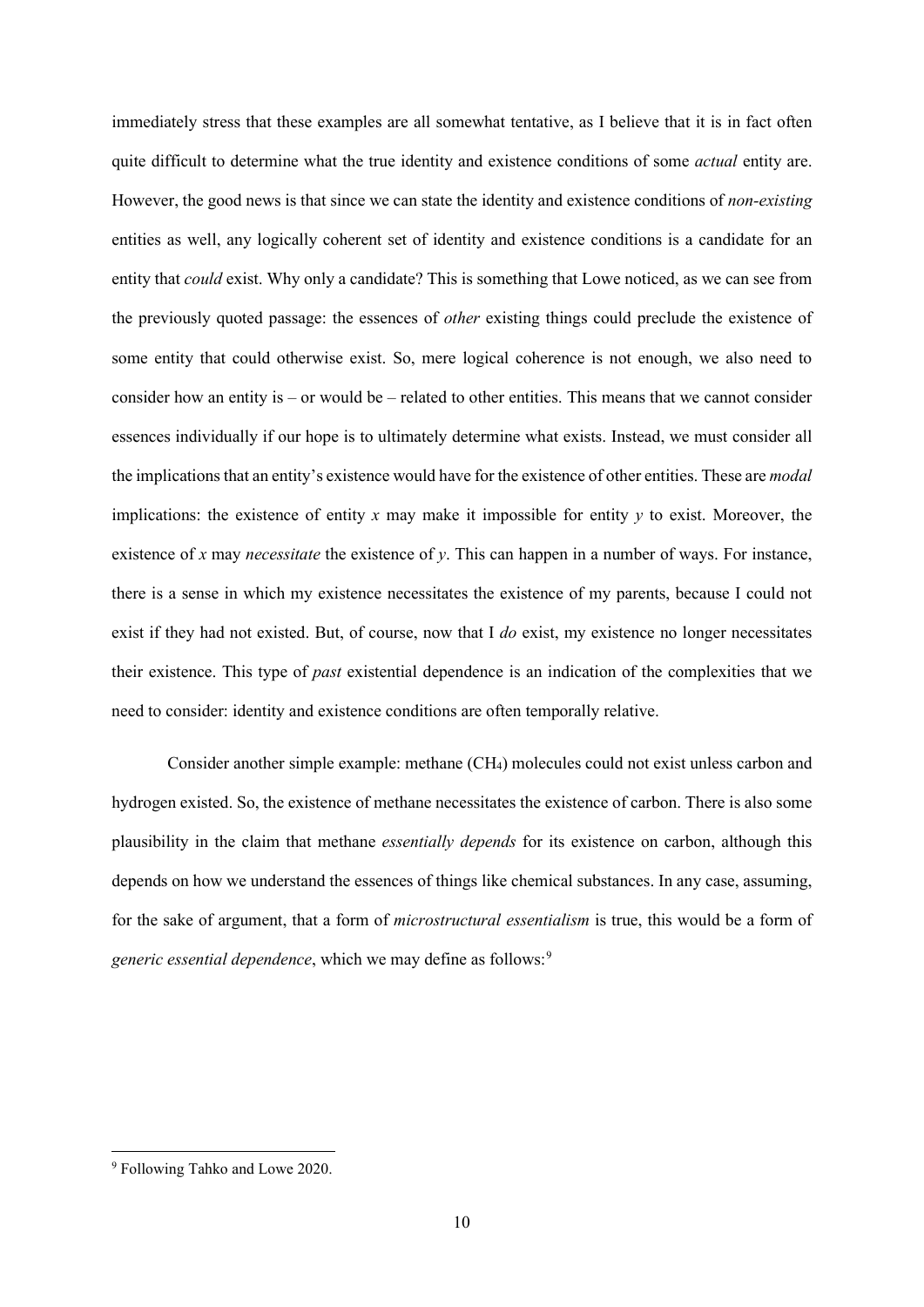(GEN) *x* depends<sub>GEN</sub> for its existence upon  $Fs = df$  It is part of the essence of *x* that *x* exists only if some *F* exists.

In the case at hand, the *F*s would be carbon or hydrogen atoms. Much more generally, we might say that any complex entity that has its parts essentially (if there are any) will generically essentially depend on those parts for its existence. So, there will be a complex network of dependencies among the various entities that do, or could, exist. These relationships may be described in terms of different forms of ontological dependence, such as (GEN), which I will not discuss in detail here, partly for reasons of space and partly because there exists a comprehensive literature already (see e.g., Correia 2008, Koslicki 2012, and Tahko and Lowe 2020).

Let me instead take a step back and address some worries regarding Lowe's framework which have been put forward in the literature. This will also be an opportunity for me to make it clearer where I deviate from Lowe's views. I will then (in section 4) move on to a somewhat more sophisticated example, which puts the present framework to use.

## **3. The epistemic reading: some issues regarding Lowe's framework**

I'd like to briefly discuss a set of related issues that a number of authors have brought up regarding Lowe's framework. The focus here is on the epistemic reading of the thesis that essence precedes existence, that is: do we require knowledge of essence before we can know about actually existing things? I have in mind the contributions of Horvath (2014), Sgaravatti (2016), Tahko (2017), Casullo  $(2020)$ , and Vaidya and Wallner  $(2021)$ .<sup>[10](#page-10-0)</sup> In the present paper my primary interest is on the ontological reading, but of course in Lowe's own work these two readings are so closely related that it is difficult to distinguish them entirely.

<span id="page-10-0"></span> $10$  In fact, there is important background already in Roca-Royes 2010, but I will not discuss this in detail as Roca-Royes is focusing on Peacocke's rather than Lowe's account.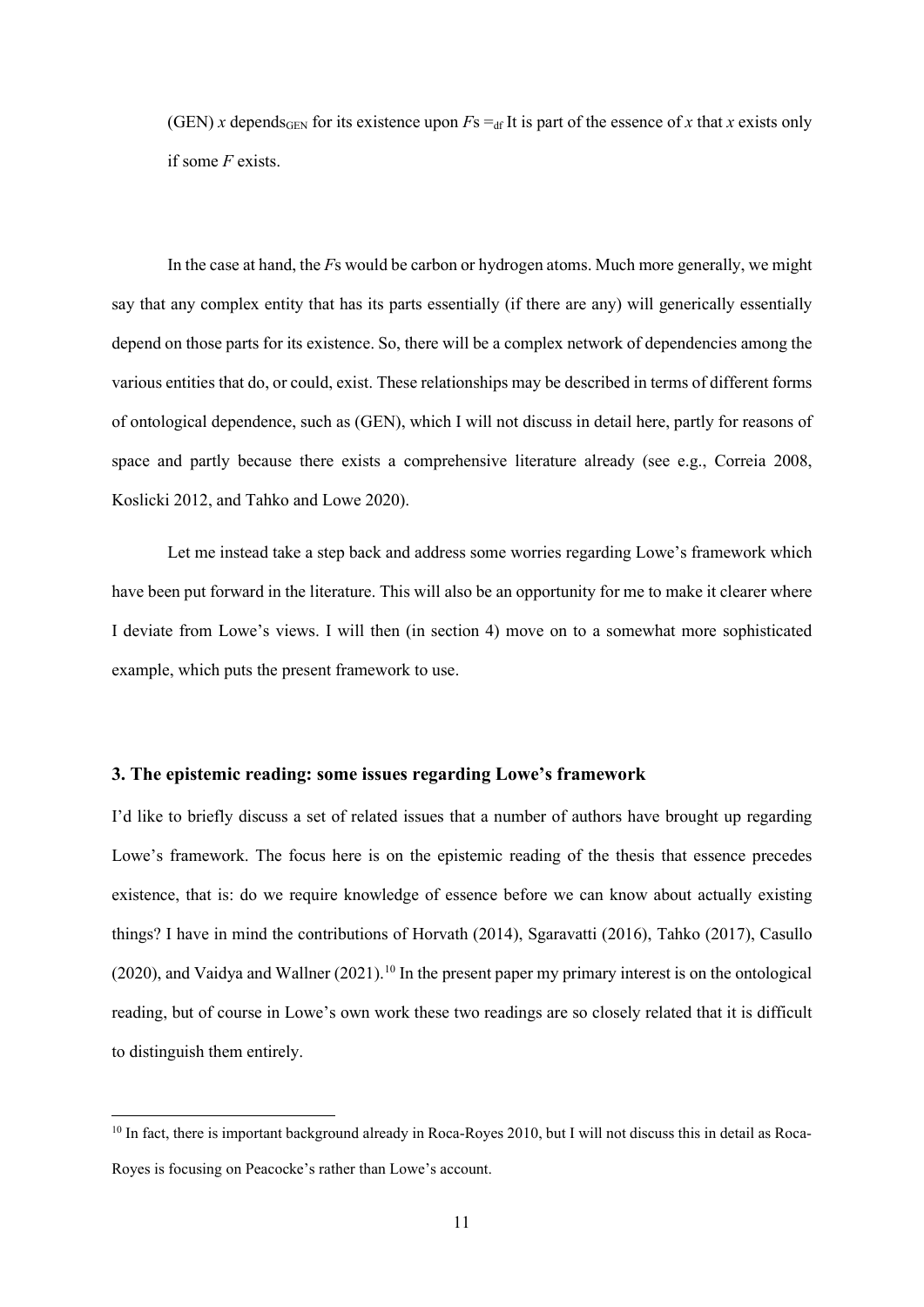Let me start, in chronological order, from Horvath (2014), who discusses Lowe's claim that because we can sometimes understand real definitions and hence 'grasp' the essences of some things, 'we can know at least sometimes that something is metaphysically necessary or possible: *we can have some knowledge of metaphysical modality*' (Lowe 2012: 947). Horvath's main criticism is that, in Lowe's account, there is a gap between essential knowledge and modal knowledge, and Lowe needs the following *bridge principle* to address this (Horvath 2014: 212): [11](#page-11-0)

#### (P) Any essential truth is *ipso facto* a metaphysically necessary truth.

Horvath notes that (P) itself is something that remains unexplained in Lowe's modal epistemology. Crucially, since essences themselves are not entities and hence do not have essences, (P) cannot be known on the basis of our knowledge of essences.

Let me now move on to my previous response (Tahko 2017) to this objection, and Casullo's (2020) as well as Vaidya and Wallner's (2021) rejoinders. When I first picked up Horvath's challenge, I pointed out that since Horvath grants 'Lowe's Finean account of the relation between essence and modality' (Horvath 2014: 210), there is already a bridge principle in place. The idea here is that on the Finean account of essence, all metaphysically necessary truths are true in virtue of essential truths, and so our knowledge of (P) is already part of this framework if we accept Fine's influential examples about essence. I went on to present a reconstruction of Lowe's modal epistemology with this assumption in mind, but Casullo has recently argued that this reconstruction suffers from the same problem as Lowe's

<span id="page-11-0"></span><sup>&</sup>lt;sup>11</sup> This is closely related to what Vaidya and Wallner (2021) call the problem of 'Modal Epistemic Friction' (PMEF), summarised nicely by Mallozzi: 'There must be some kind of push-back, or friction, on modal reasoning to make sure that it does not lead us astray but rather captures genuine possibility and necessity' (Mallozzi 2021: 1317). As an anonymous reviewer has helpfully pointed out, (PMEF) is a very general problem for epistemology of modality, but Horvath's objection comes close to a formulation of (PMEF) for a Lowe-type theory, as Vaidya and Wallner (2021: 1926) have suggested.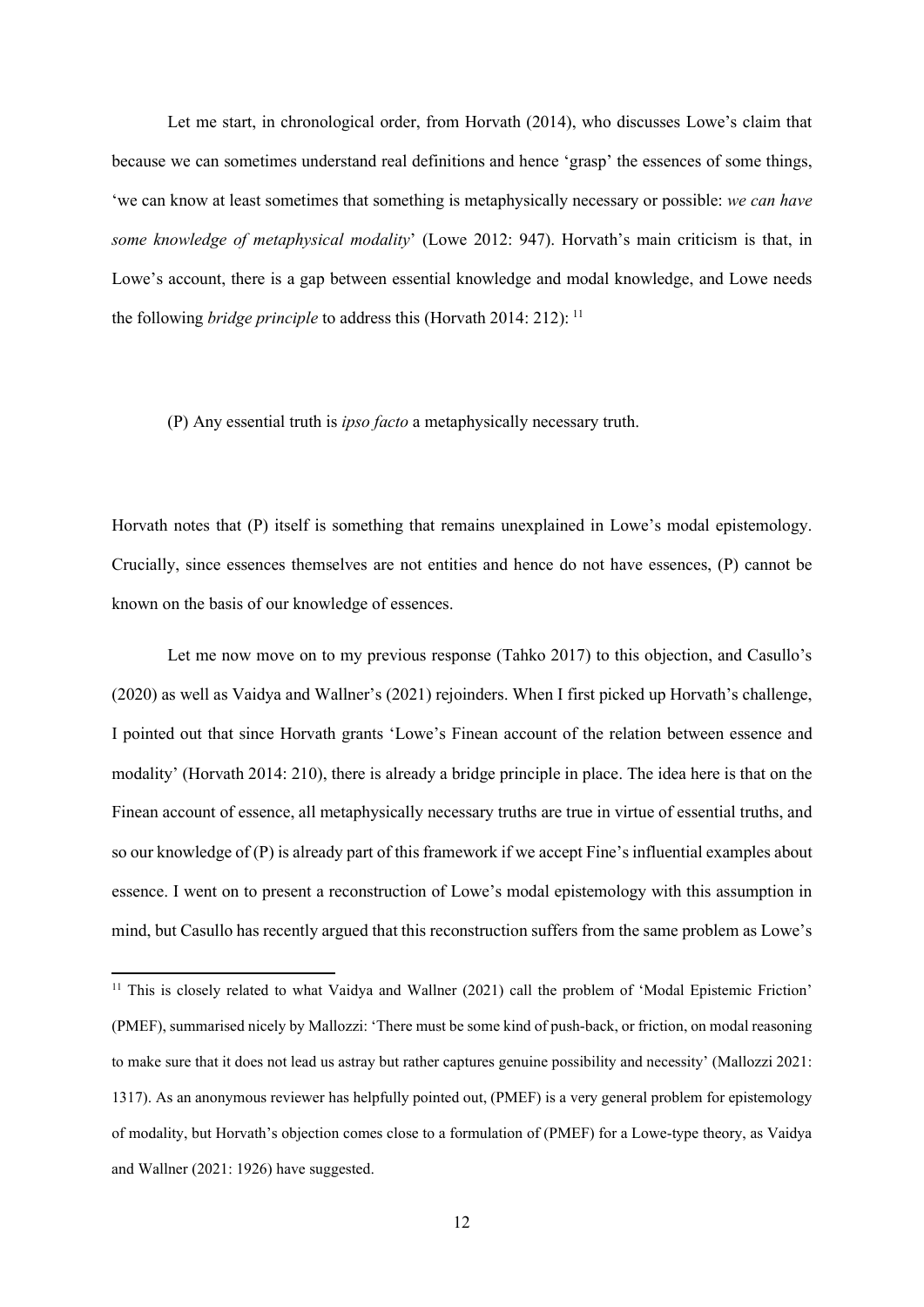original account, namely, the 'failure to distinguish between knowing that  $p$ , where  $p$  is an essential truth, and knowing that *p* is an essential truth' (Casullo 2020: 605). Moreover, Casullo maintains that even if the truth of the Finean framework is accepted, that does not address the question of how we *know* a bridge principle like (P).<sup>[12](#page-12-0)</sup> He suggests that it's the failure to address this epistemic question that creates the gap in Lowe's (and my own) modal epistemology. Relatedly, Vaidya and Wallner summarise the Horvath-Tahko exchange by picking up on the idea that even if there is no 'metaphysical gap' between essence and modality, an epistemic gap nevertheless remains: 'the mere truth of the claim that modality reduces to essence, one might argue, does not suffice for *an epistemic subject* to come to know a modal proposition directly by knowing an essentialist proposition without making any use of some bridge principle' (Vaidya and Wallner 2021: 1927, my emphasis).

It seems to me that the different parties in this debate may, at times, be speaking past each other. Let me attempt a reconciliation. To accept the Finean framework of essence presumably means that one accepts Fine's (1994) famous arguments involving singleton Socrates, i.e., that it is not part of the essence of Socrates that he should belong to his singleton set even though it is metaphysically necessary for him. It is of course on the basis of these arguments that Fine builds the case for the reduction of metaphysical modality to essence: 'far from viewing essence as a special case of metaphysical necessity, we should view metaphysical necessity as a special case of essence' (Fine 1994: 9). Fine of course is putting forward a view about the metaphysics of essence and modality, and he is notoriously silent about the *epistemology* of essence. But if one accepts Fine's logic of essence and understands the implications of the framework, it certainly follows that all essential truths are modal truths. To put it another way: if one accepts the Finean framework, there really is no distinct class of metaphysically necessary truths 'over and above' essential truths. This is just what it means to reduce metaphysical necessity to essence. Now, it's true that this doesn't yet answer the question of how we know (P). But isn't this really just to ask: how do we know that (P) is *true*? The answer to this question lies in Fine's

<span id="page-12-0"></span><sup>&</sup>lt;sup>12</sup> Casullo (2020: 603) formulates this principle slightly differently: 'If *p* is an essential truth then *p* is a metaphysically necessary truth', but the role of the principle is the same as (P)'s.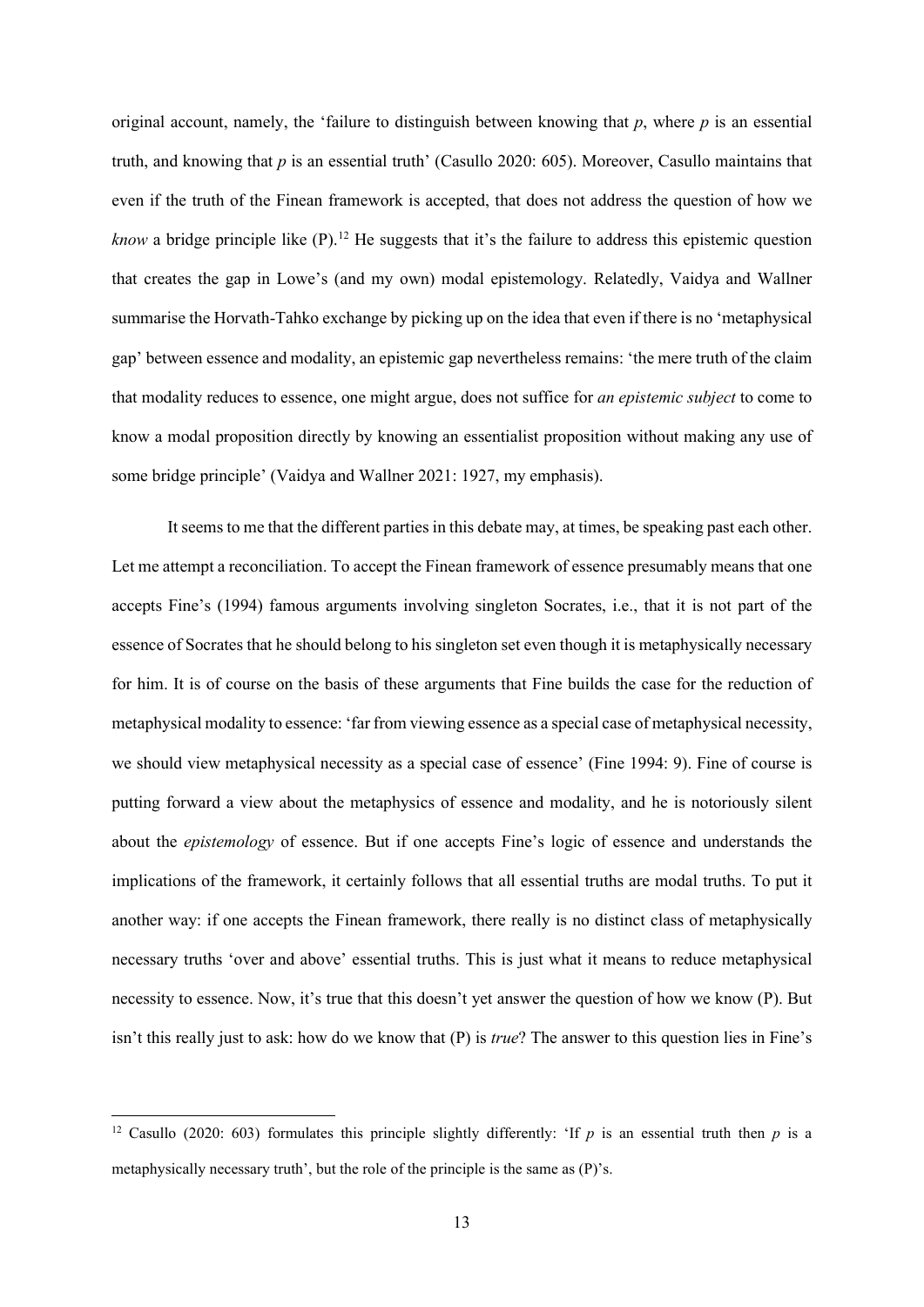original arguments: we know (P) because we, or many of us, are convinced by Fine's arguments. The point here is that essence and modality cannot be treated as separate notions at all if the Finean framework is accepted.[13](#page-13-0) But here's the source of the confusion: it's important to see that an *epistemic subject* does not need to know that (P) in order to have knowledge of essence and modality. The point is that any knowledge about essence that a subject may have is knowledge about metaphysical modality *by definition*. This is the case whether or not the subject knows (P).

To drive the point home, let me very briefly discuss an analogy from philosophy of science that Vaidya and Wallner propose in this connection:

The mere fact that biological facts could be reduced to chemical facts rests on the identification of a bridge principle that can take us from one special science to another special science. The bridge principle would be what justifies one in inferring specific instances of the general reducibility of biological facts to chemical facts. (Vaidya and Wallner 2021: 1927.)

It is indeed the case that one would have to know the relevant bridge principle (B-C) that allows reducing biological facts to chemical facts in order to state the reduction from a specific biological fact *b* to a chemical fact *c*. This is something that we would discuss when we first try to explain *b* in terms of  $c$  – analogously, we need to discuss (P) when we try to construct the overall theory of epistemology of modality on the basis of essence. But if an epistemic subject *S* knows the chemical fact *c* and there is indeed 'nothing over and above' *c* when it comes to biological fact *b* (as reducibility is often described), then *S* does not need to know anything about either the general bridge principle between

<span id="page-13-0"></span><sup>13</sup> However, there is an open question about whether this entails an *elimination* of modality, and Vaidya and Wallner (2021: 1926) argue that it plausible does not. I will leave this issue aside here, as it involves broader questions about the relationship between grounding, reduction, and elimination.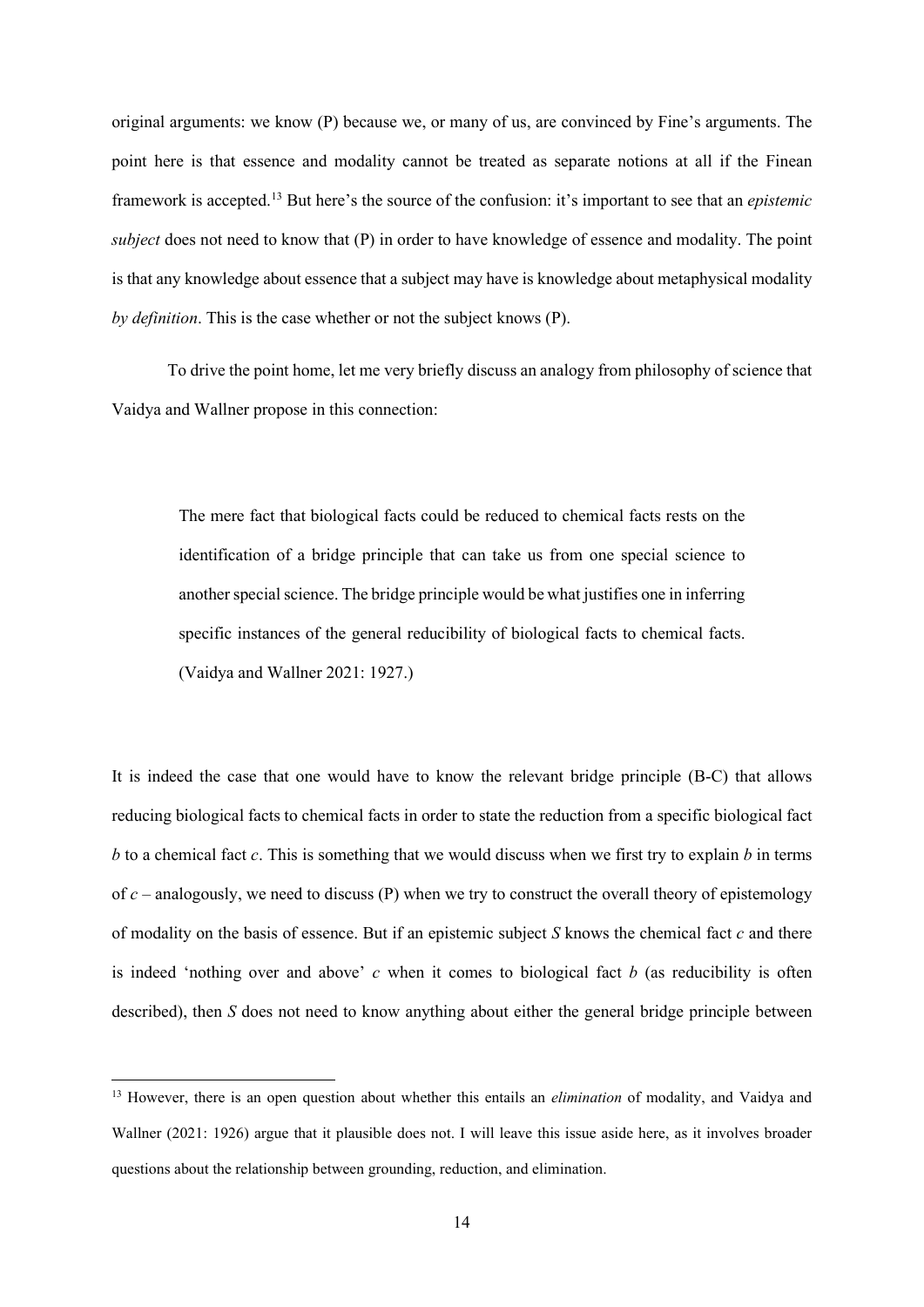biology and chemistry or its specific instance (B-C) in order to know everything there is to know about *b*. A key difference between this case and the case of modal epistemology is that the reducibility of biology to chemistry is of course highly controversial. So, one might deny that *S* knows everything there is to know about *b* just by knowing *c* because one denies (B-C) and indeed the reducibility of biology to chemistry in general. But in the present context, the Finean framework and hence the truth of the bridge principle (P) is assumed. The upshot is that the role of the bridge principle is not at the level of *individual* modal epistemology, but rather at the level of our *theory* of modal epistemology.

Setting aside this confusion, Casullo goes on to raise a more specific problem for Lowe's epistemic reading of *possibility precedes actuality*, which I should briefly address. Casullo cites a nice passage from Lowe, which I reproduce in part:

[T]he implication of the logical principle [that what is actual is possible] in question is that the *possibility* of something's being the case is a *logically necessary condition*—a *pre-requisite*—of its actually being the case. Hence, empirical evidence can qualify as evidence that something, *p*, is *actually* the case only on condition that *p* is at least *possibly* the case. (Lowe 2014: 258.)

Lowe concludes in a manner that should now be familiar: knowledge of what is possible *precedes and underpins* knowledge of what is actual (Lowe 2014: 259). Casullo then reconstructs Lowe's argument based on this and other relevant passages and points out a number of problems with that argument. But rather than try to defend Casullo's reconstructed version of Lowe's argument I think it's more helpful to provide my own reconstruction (which may or may not be faithful to Lowe):

(i) For something to be actual, it must be possible (by logical necessity).

(ii) Therefore, empirical evidence  $E$  for the actuality of  $p$  qualifies as evidence only if  $p$  is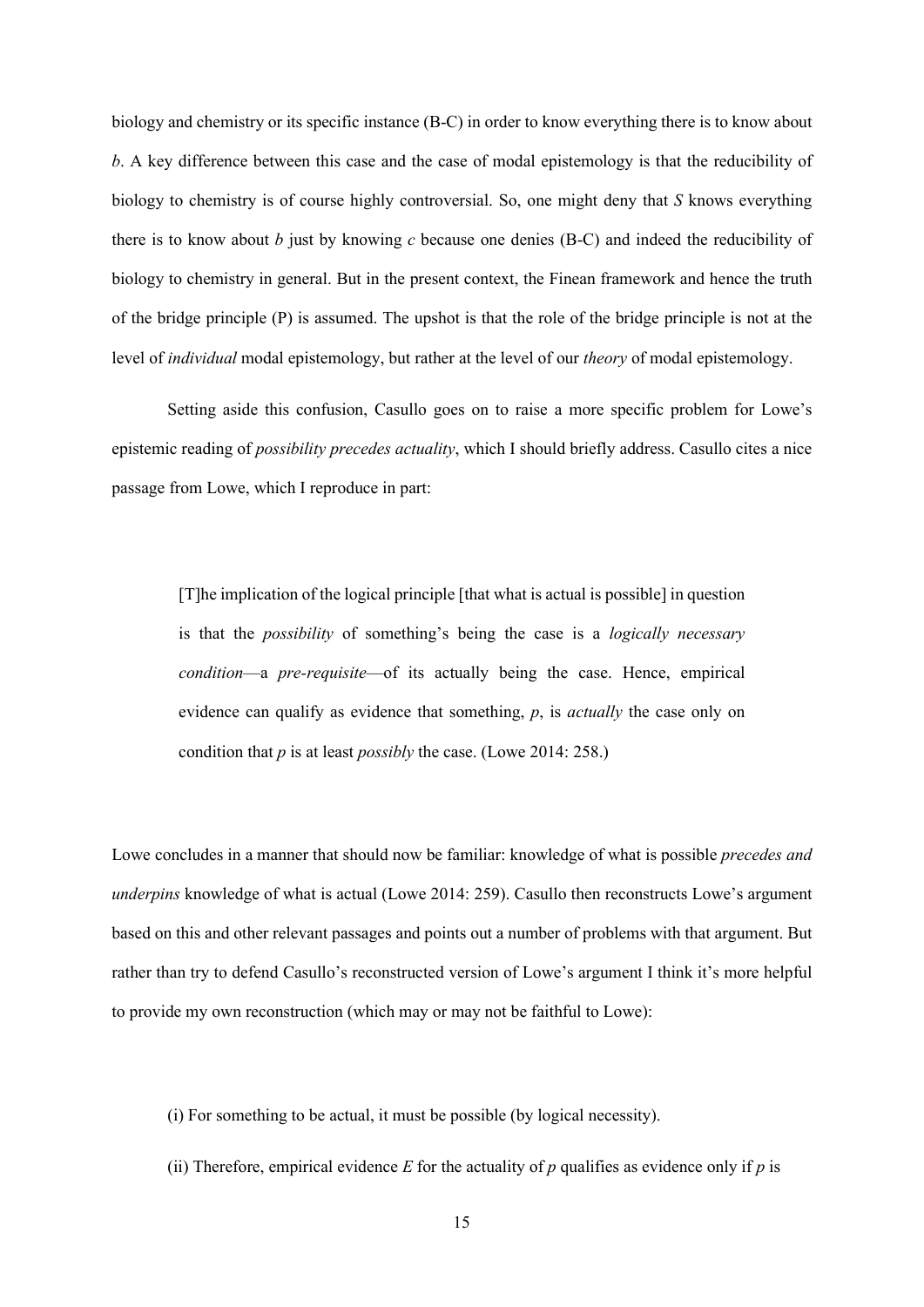possible.

(iii) Therefore, in order to know that something is actually *p* based on *E*, one must know that *p*  is possible.

It's not difficult to criticise this argument if it is taken out of the broader context of Lowe's modal metaphysics. But as should now be getting clearer, Lowe often seems to have in mind a very specific sense of 'knowing' that *p* is possible. Specifically, a charitable reading of (iii) suggests something like this: a given body of empirical evidence *E* can only count in favour of the actuality of *p* if the essence of *p* does not preclude its existence. This is a relatively weak claim, but it does rule out some things, e.g., empirical evidence could presumably never count in favour of the actuality of contradictory things. But there are certainly questions that remain. Let me try to make some more progress by bringing in one more critical reply to Lowe.

Independently, Sgaravatti (2016) has picked up on a very closely related issue regarding Lowe's modal epistemology. Sgaravatti outlines what he calls Lowe's Transcendental Argument (TA):

(1) Human beings normally refer in language and thought to individuals and kinds.

(2) One cannot refer in language or thought to something unless one knows what the thing is.

(3) One knows what a thing is just when one knows the essence of that thing.

Therefore,

Human beings normally know the essence of individuals and kinds. (Sgaravatti 2016: 219.)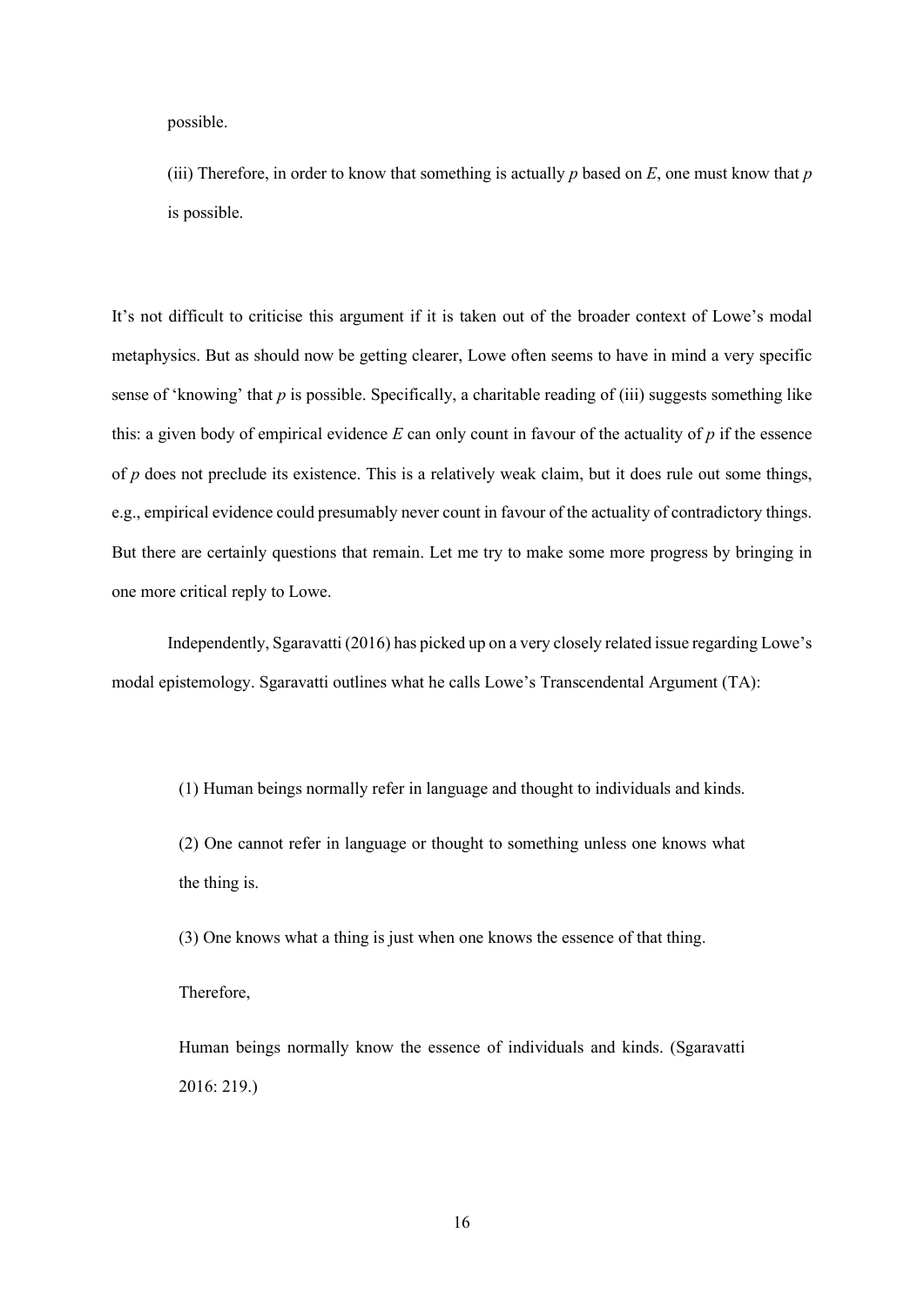Sgaravatti takes issue mainly with premise (3), pointing out that it is incompatible with the most plausible, weak reading of premise (2), whereby it is taken to suggest that whenever one thinks of a given object *o*, one can answer the question 'what is *o*?'. Sgaravatti argues that (3) is obviously false, given this reading of (2), because often the answer to 'what is that?' questions has nothing to do with the essence of *o*. I will sidestep some details of Sgaravatti's discussion of (TA) here because Lowe (cf. 2012: 945) is explicitly only committed to a weaker version of the argument, which Sgaravatti labels the Partial Transcendental Argument (PTA). This partial version simply changes premise (3) so that one needs to know a *part* of the essence. For context, my own understanding of Lowe's view in this regard is that one knows what a thing is just when one knows what *kind* a thing falls under, i.e., knows the *general* essence of the thing, so I would also take issue with some of the details of Lowe's framework in this regard. In any case, Sgaravatti challenges this type of view as well, pointing out that even in a Philip K. Dick inspired scenario where sophisticated robots look and behave like animals and we wrongly think that a real cat is a robot, it 'seems absurd that one could not think about the cat in that scenario' (Sgaravatti 2016: 226). But this reaction seems to miss Lowe's sophisticated point, which is roughly that in order to think of something *as a cat*, i.e., falling under the general kind of *living organism*, one needs to know (a part of) the general essence of a living organism. So, the upshot is certainly not that one couldn't 'think about the cat' in this scenario, as clearly there could be interaction with this cat. Yet, there is indeed a mistake being made if one does not recognize the cat *as a living organism*, for a robot cat and a living cat have very different identity and existence conditions.

There is in fact an illustrative discussion of a case like this in Lowe's 2013 book, *Forms of Thought*, which Sgaravatti, surprisingly, does not cite in his paper. Lowe (2013: 23ff.) discusses the case of Oscar the cat and subject *S* who does not conceive of Oscar as *being a cat*. The case that Sgaravatti describes would seem to be precisely like this one, albeit Lowe suggests that we imagine that *S* conceives of Oscar simply as a *hunk of matter* (instead of a living organism). He goes on to argue that if this were the case, then *S* couldn't be in a position to have 'singular thoughts' specifically about *Oscar*, as opposed to the hunk of matter. The reason for this is precisely because Oscar and the hunk of matter have different identity and existence conditions. The point that Lowe is making is that there must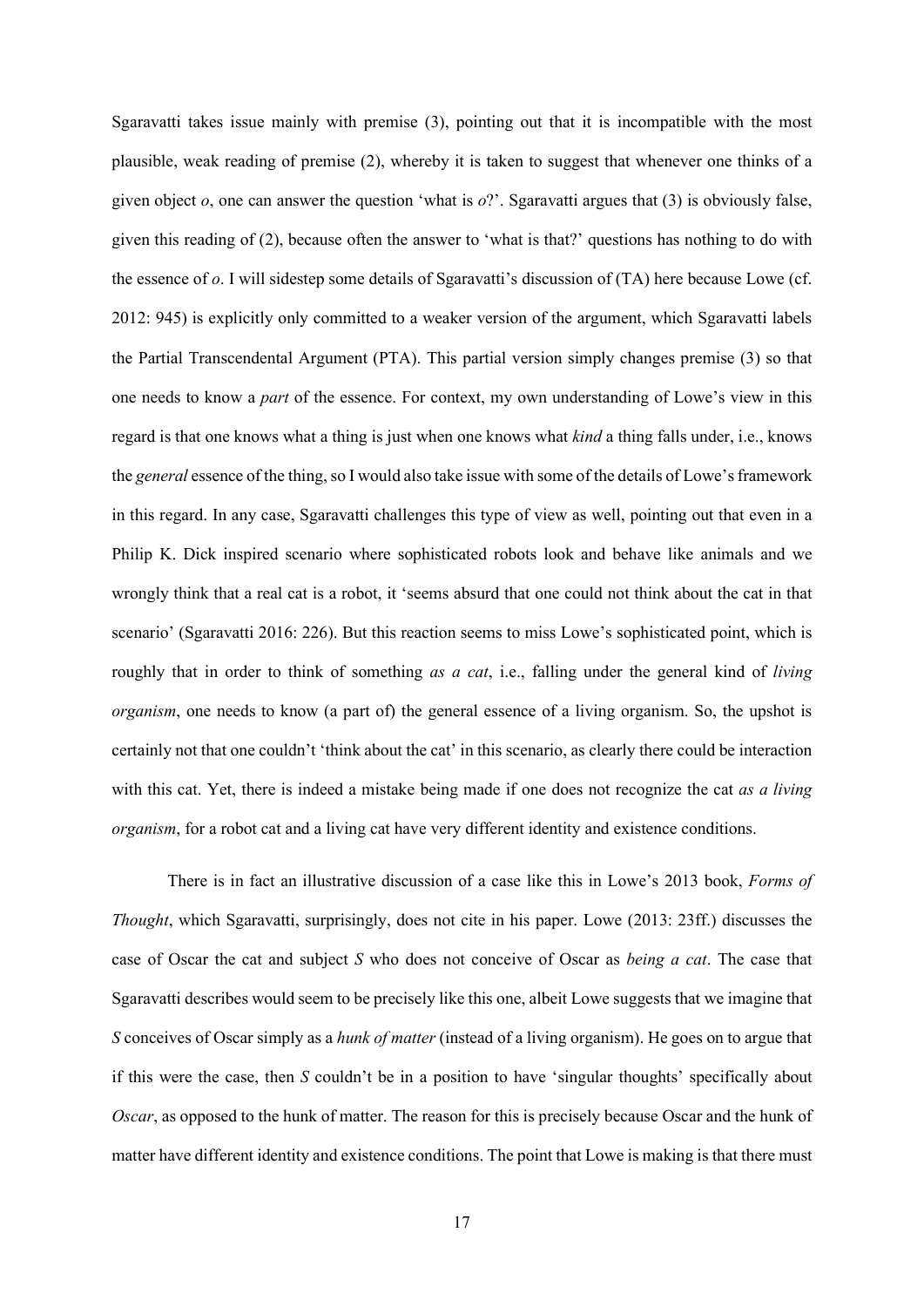be at least an implicit 'determining factor which makes the thought in question [about Oscar] a thought about the particular, uniquely identifiable object' (Lowe 2013: 24). Accordingly, the scenario that Sgaravatti describes directly violates this requirement, because the living cat conceived of as a robot cat would mistakenly be associated with a different set of identity and existence conditions.

In summary, Lowe (see 2013: 2) is here defending a view which he labels 'categorialism', according to which a thinker needs to grasp the ontological category of a thing at least implicitly or partially in order to have singular thoughts about the thing *as belonging to that category*. Importantly, there is in fact no mention of 'knowledge' in this account, so Lowe's considered view does not commit him to anything as strong as Sgaravatti's reconstruction, even in the weakened version that (PTA) suggests.

I conclude this section by acknowledging that despite my attempts to give Lowe's epistemic framework a charitable reading, the critical remarks presented by Horvath, Casullo, Vaidya and Wallner, and Sgaravatti are of course partially justified. Even on a fairly weak reading, the epistemic sense of Lowe's slogans raises some puzzling questions, not all of which Lowe had the time to address. But while I am sympathetic to Lowe's framework and believe that it has much to give, I am not myself fully committed to all aspects of it, especially when it comes to the epistemic reading. So, let me now move on to a case study that develops my own version of the framework, independently of Lowe, and demonstrates how we can put some of these ideas to use.

## **4. The case of transuranic elements**

One of the most puzzling claims of the present framework is that we can at least sometimes come to know the essences of non-existing entities. Let me consider one example of such a case in more detail. The example I have in mind concerns transuranic elements – elements with an atomic number greater than 92, i.e., that of uranium. The point could be made even more strikingly for *superheavy* elements, which have an atomic number greater than 103. Transuranic elements are generally short-lived (and radioactive). What is important is that many of the transuranic elements were only synthesised *after*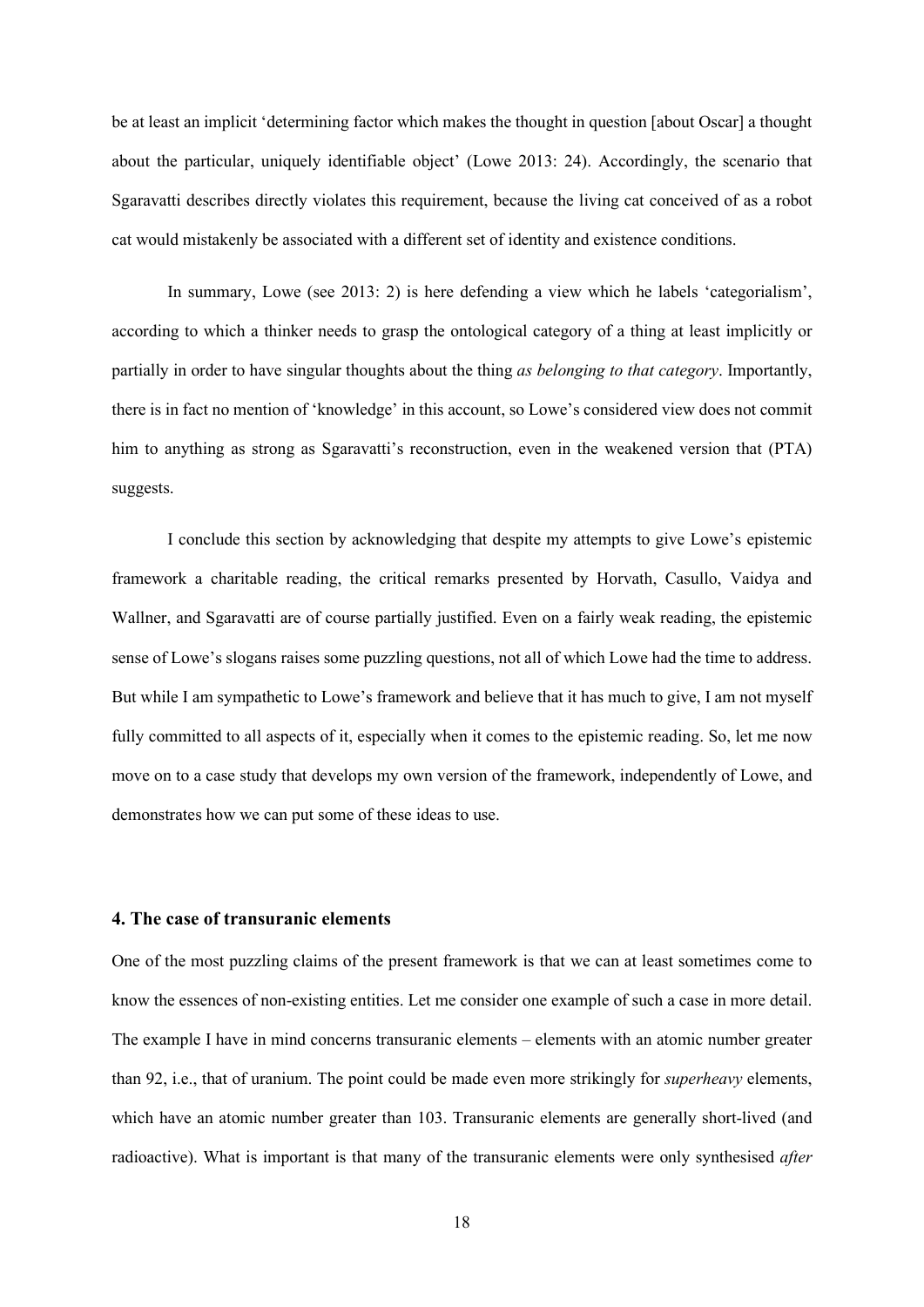their existence was predicted. With the help of the principles underlying the periodic table of elements, scientists have been able to predict the existence of a number of yet to be discovered elements and to give highly accurate estimates of their chemical properties. Some of these elements may be naturally occurring, but some of them may have come into existence for the first time when we synthesised them.

The main lesson of this example is that if we did not have some prior understanding of the (partial) essence of entities such as transuranic elements, then we would not be in a position to establish their existence when we do in fact encounter them. I propose that this lesson generalises to other cases as well, even though it is important to remember that we do not need to commit to the necessity of this epistemic priority. Indeed, some of the evidence to be discussed fits just as well with the thesis (E-EN) outlined in the introduction: knowledge of *x*'s existence is entangled with knowledge of *x*'s essence. However, the most illuminating cases concern scientific *predictions*, e.g., cases where the chemical properties of yet to be discovered elements can be predicted with high accuracy. I suggest that this is a clear case of a partial grasp of an entity's essence prior to its existence, and delivers an interesting connection between the present framework and scientific inquiry.

Lowe himself sometimes used the example of transuranic elements, so let me cite his own words:

Prior to the actual synthesis of various transuranic elements—prior, indeed, to the actual existence, anywhere in the universe, of certain of these elements—chemists knew *what they would be*. That is to say, they grasped the real definitions of certain as yet non-existent transuranic elements. (Lowe 2014: 267.)

Lowe didn't develop this example any further, but the basic idea fits my version of the framework as well. There is a slight complication here relating to one's preferred ontology of natural kinds. If we regard natural kinds such as transuranic elements to be *substantial universals*, like both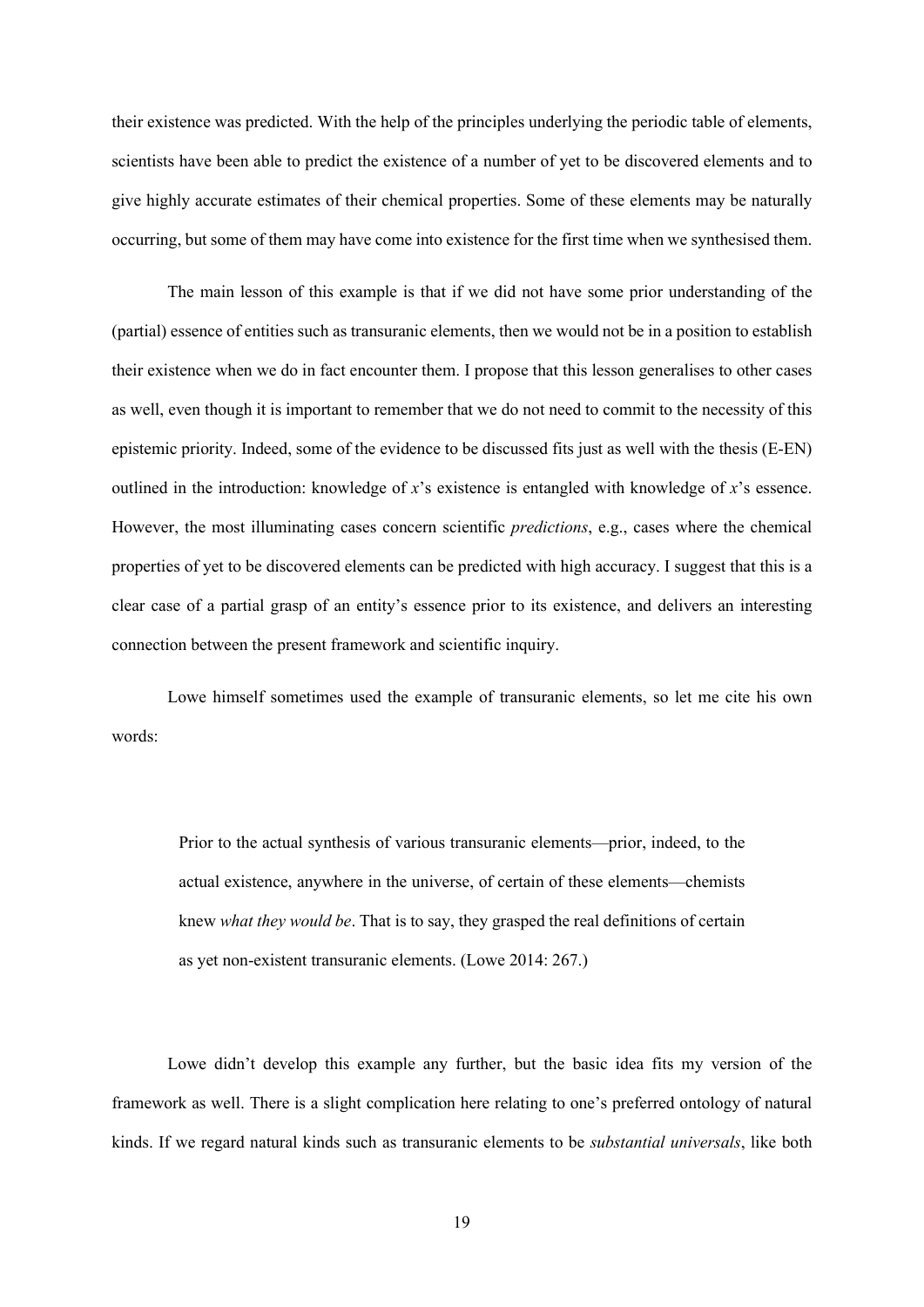Lowe and I do, then on a typical Aristotelian line, these kinds do not exist unless they have instances.<sup>[14](#page-19-0)</sup> However, a plausible view to take here is that such universals themselves do not exist 'in' time, even though their instances do. So, as long as a kind will have instances at some point in the past *or* in the future, it may be regarded to exist.<sup>15</sup> In this case, such kinds would not strictly speaking be non-existent. This of course suggests a type of four-dimensional, eternalist picture, whereby existence at any given instance of time can be taken as equally real.[16](#page-19-2) Still, there may be transuranic elements that will *never* have instances – perhaps they are too unstable to be synthesised or we just never get around to synthesising them. So, we still need to be able to consider the truly non-existent cases as well.<sup>[17](#page-19-3)</sup>

What makes the present framework so versatile is precisely the fact that we *can* consider the essences of non-existent entities as well, and indeed we can do so without making any Meinongian commitments or resorting to any mysterious tools. In fact, the process is exactly the same as it is in the case of existing entities, except for the difference that we cannot *directly* study these entities by empirical means. What we can do is consider what it would take for some entity to exist. The caveat is that it may be very difficult to determine this.

<span id="page-19-0"></span><sup>14</sup> Substantial kind universals are a *sui generis* category of universal, distinct from property universals. Regarding Lowe's views on kind universals and their instantiation, see also Keinänen and Hakkarainen 2017, and Keinänen and Tahko 2019.

<span id="page-19-1"></span><sup>&</sup>lt;sup>15</sup> There is a helpful exchange on this topic between Kistler (2004) and Lowe (2004).

<span id="page-19-2"></span><sup>&</sup>lt;sup>16</sup> I should note though that Lowe (e.g., 2006b) has defended a view about time that comes close to presentism instead, and this view is arguably compatible with the thought at hand as well, but I will not enter into the details of this. As is usual with Lowe, his precise view typically cannot be pinned down with a simple label like 'presentism'!

<span id="page-19-3"></span> $17$  There is of course another line that one could take here, namely the Platonic one, whereby universals exist in a Platonic realm. In that case, one might think that all possible natural kinds have a corresponding Platonic universal that does exist, if only in the Platonic heaven. But since I am not at all sympathetic to this line of thought myself – and nor is Lowe – I will here set aside the Platonic solution.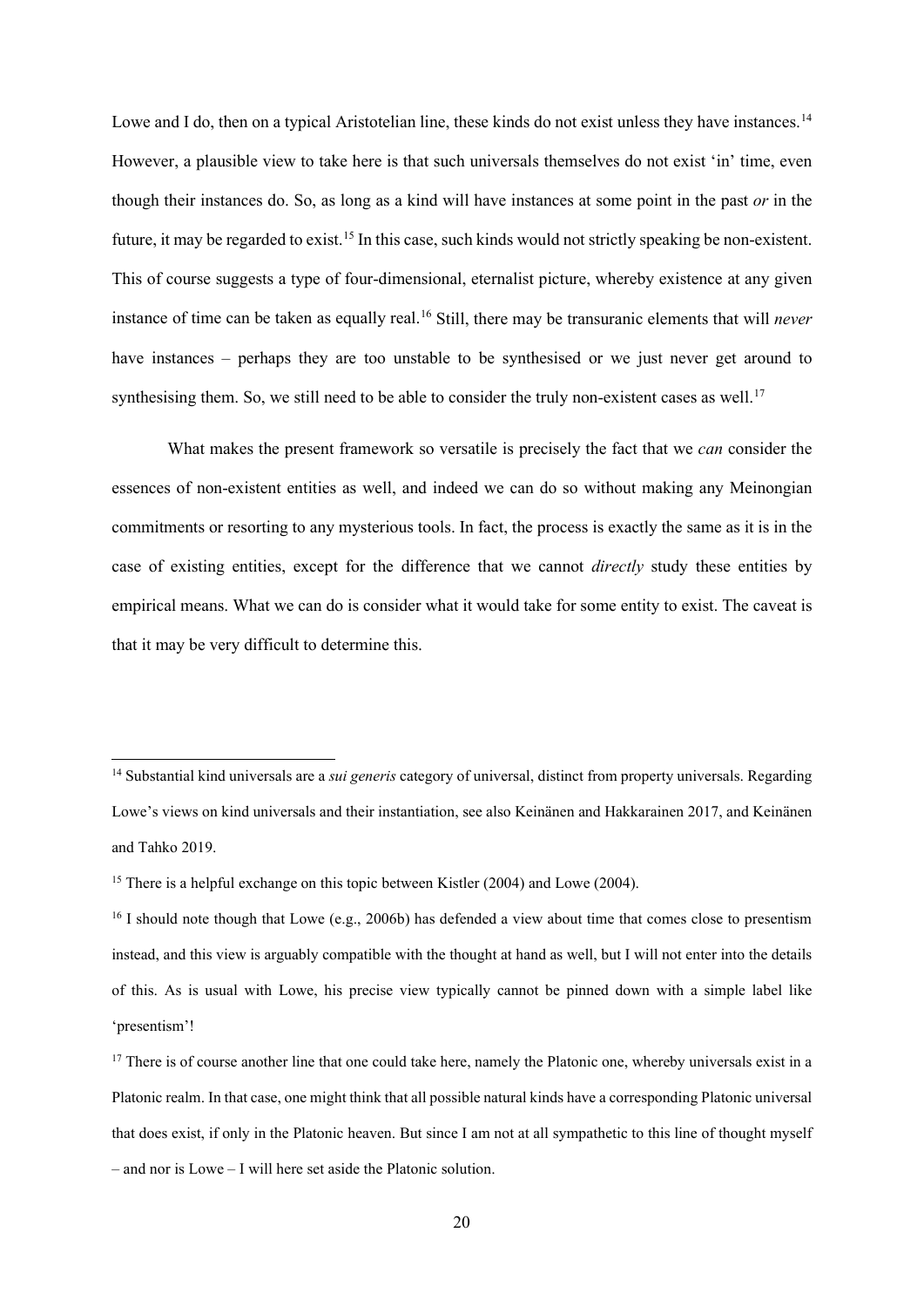Let me finally describe an actual example concerning transuranic elements. As early as 1922, Niels Bohr described the possibility of transuranic elements and predicted the configuration of the hypothetical element Z = 118, *ununoctium* (see Kragh 2013). He went further and suggested that this element would be a noble gas with chemical properties similar to radon. This superheavy element, now called *oganesson*, is the heaviest that has been synthesised. We do not yet know whether Bohr's predictions regarding the chemical properties of oganesson are fully correct, but he was right about its electron structure, and it is classified as a noble gas.

A particularly striking aspect concerning the example of superheavy elements is just how difficult it is to confirm their existence. Kragh (2017) describes the troubled history of  $Z = 118$  as follows:

In the summer of 1999 a group of 15 researchers at Lawrence Berkeley National Laboratory (LBNL), including the SHE veteran Albert Ghiorso, announced that it had detected two new elements, one with  $Z = 118$  and the other its decay product with  $Z = 116$ . [...] However, what a<sup>[t]</sup> first appeared to be a great success soon turned into something like a nightmare. Neither the Darmstadt group nor other European laboratories were able to confirm the data on the reported synthesis of the nuclide of mass number 293. And when the Berkeley scientists tried to repeat and improve the experiments no sign of element 118 turned up. Eventually it dawned upon them that something was wrong. After several committees had examined the matter it was concluded that the records of 1999 were unreliable. Worse, some of the reported data were not real but had been fabricated […]. (Kragh 2017: 17.)

The scientist responsible for the fabricated data was fired and in 2002 the claim of synthesising element 118 was redacted by the remaining 14 researchers. After the scandal, it took until 2016 before the discovery of the element was finally approved after further experiments.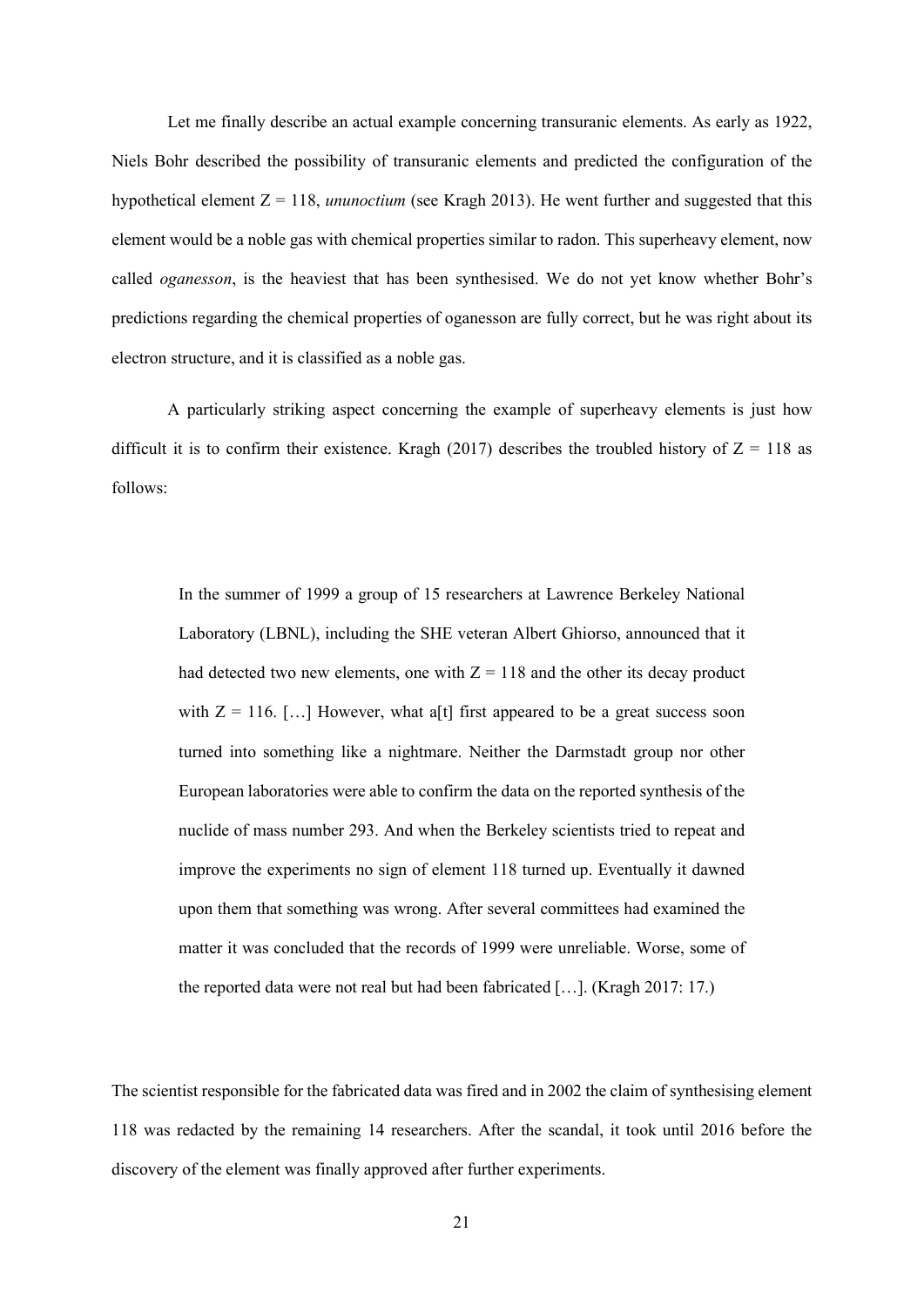The reason why I have described this case in such detail is that it perfectly illustrates how 'possibility precedes actuality' as I understand this slogan in my version of the framework at hand. We had a (correct) prediction of the structure of oganesson almost 100 years ago from Bohr, firmly establishing the possibility of such an element, but it took several attempts to bring that structure into existence, and even when we did, that existence was rather fleeting and uncertain (the element has a half-life in the range of 0.89 ms) – it could easily have been the case that we never managed to synthesise this element. The uncertainty regarding the existence of superheavy elements with such short half-lives may seem like an extreme case, but the point that I wish to highlight is that this is no special case: as successful as our scientific efforts are, there is great uncertainty about the existence of many things postulated in scientific theories. Consider dark matter, strings, electron substructure, the nature of the wavefunction, the size of the universe… One might insist that these are just more extreme and speculative cases from physics. But we could just as well consider the existence of things like biological species, social groups, and consciousness. Insofar as we do not agree about the identity and existence conditions of these things, we are not in a position to agree about their existence: if we are not in agreement about *what* something is, then how can we establish that *it* exists? We may agree that *something* exists, say, something like dark matter is required to explain why the expansion of the universe has not been slowing due to gravity, but has been accelerating instead. But we need to know more than this before we can confidently say that *dark matter* exists. In particular, to establish the existence of some *thing* of a specific kind, we need to specify its identity and existence conditions – its essence – otherwise, we might very well be looking at it without recognising it as the *kind* of thing it is.[18](#page-21-0)

<span id="page-21-0"></span><sup>18</sup> There is much more to be said of course. For instance, what is a 'thing' *of any category*? This is a related question explored in Fiocco 2019, but which I must leave aside. The general points here are roughly in line with the views that Lowe presents in his 2013 book *Forms of Thought*, but I don't expect that Lowe would have accepted the version of the framework that I am putting forward here. There are of course further controversial matters that arise from this, especially regarding reference. I do not have the space to discuss all these issues here, nor do I wish to fully commit to Lowe's views in this regard. For instance, do we need to grasp the complete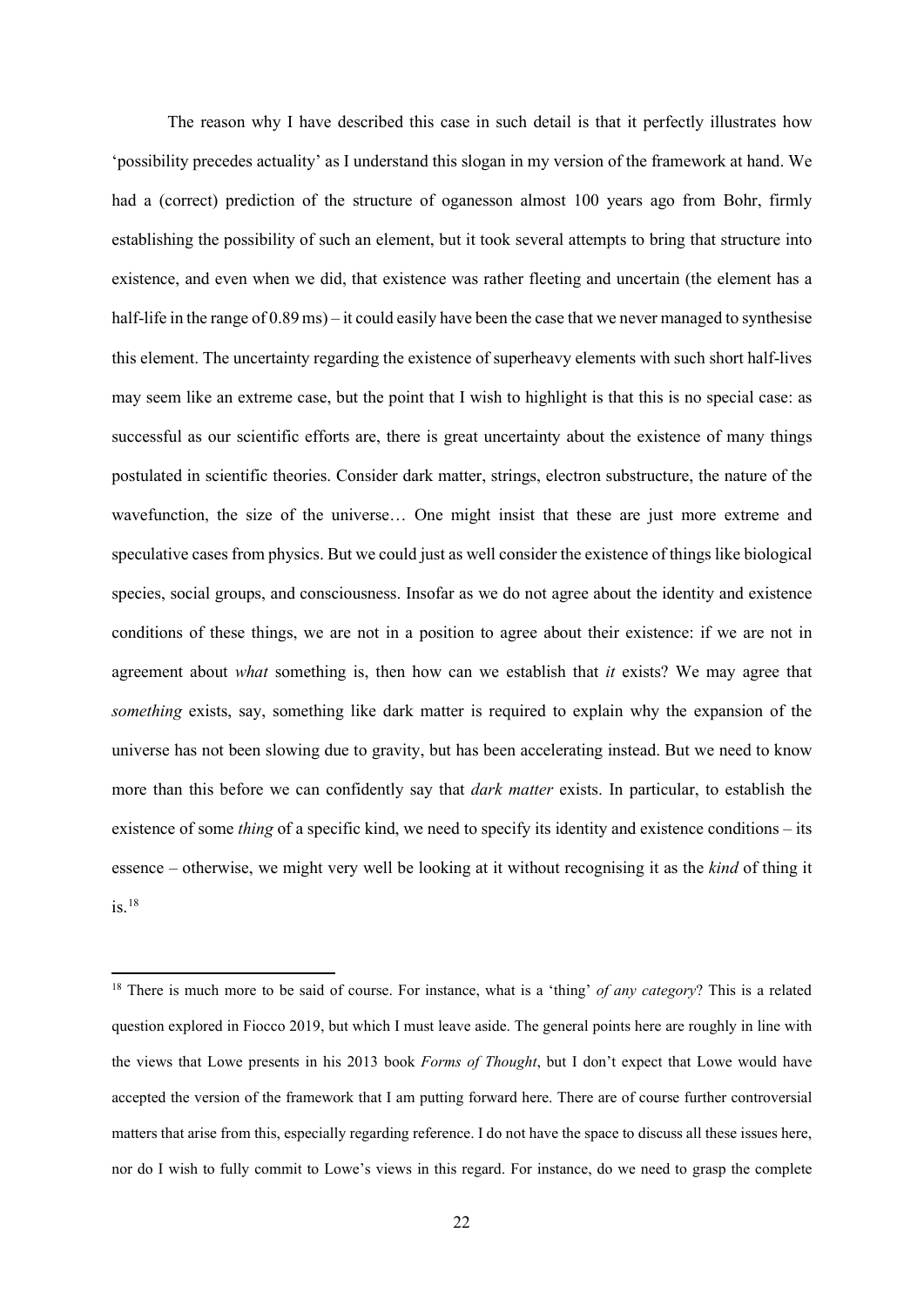What I hope to have made clear by now is that we do need a framework for understanding how we can consider the essences of non-existent entities – the reason is simply that we are probably doing so all the time in scientific contexts, whether we like it or not. But one might still worry that in order for our talk about non-existent entities to be meaningful, there must be something that makes that talk true. What are the truthmakers for our statements about the essences of non-existent entities, such as yet to be synthesised transuranic elements? On the view about essence that I am advocating, whereby essences are not entities and hence no further addition to being, the truthmakers can't be the essences of those non-existent entities – only entities can act as truthmakers. [19](#page-22-0) So, the truthmakers must be drawn from the things that actually do exist. Here as well we can use the history of the search for superheavy elements as our guide. Actually, we could go further into the past and consider Mendeleev's work, who made several predictions based on his periodic table of elements. For instance, Mendeleev predicted the existence of gallium (Ga), scandium (Sc), and germanium (Ge) as well as many of their chemical properties. These were soon discovered and found to closely match his predictions. Recall that these 'predictions' may be regarded as an example of what Lowe might call 'grasping' an entity's essence.

essence of something before we can refer to it in thought? As discussed in section 3, the plausible answer is 'no' – a partial grasp may be sufficient. Another tricky issue concerns the question of (prelinguistic) infants, who may not comprehend the relevant criteria of identity. Lowe (2013: 22ff.) explains his position by considering the case of a cat being observed by an infant. What does it take to have singular thoughts about a *cat* rather than a hunk of matter? Lowe insists that even though an infant hasn't fully grasped the adult concept of an animal and its associated criterion of identity, they would still need to have an 'implicit grasp of *some* categorial concept with an associated criterion of identity – a concept which we might describe as being an infantile precursor to the fully fledged adult concept of an animal' (Lowe 2013: 26).

<span id="page-22-0"></span><sup>19</sup> I am again deviating from Lowe's views, but it is helpful to compare my view to his. On Lowe's (2006a: Ch. 11) view, only *facts* can act as truthmakers. But Lowe understand facts as complex 'worldly' entities (2006a: 183), individuated and 'constituted' by their worldly constituents, such as objects, properties, and relations (see also Audi 2012: 686). So, to bring the present approach in line with Lowe's understanding of truthmaking, we might say that only entities can act as constituents of facts, i.e., truthmakers.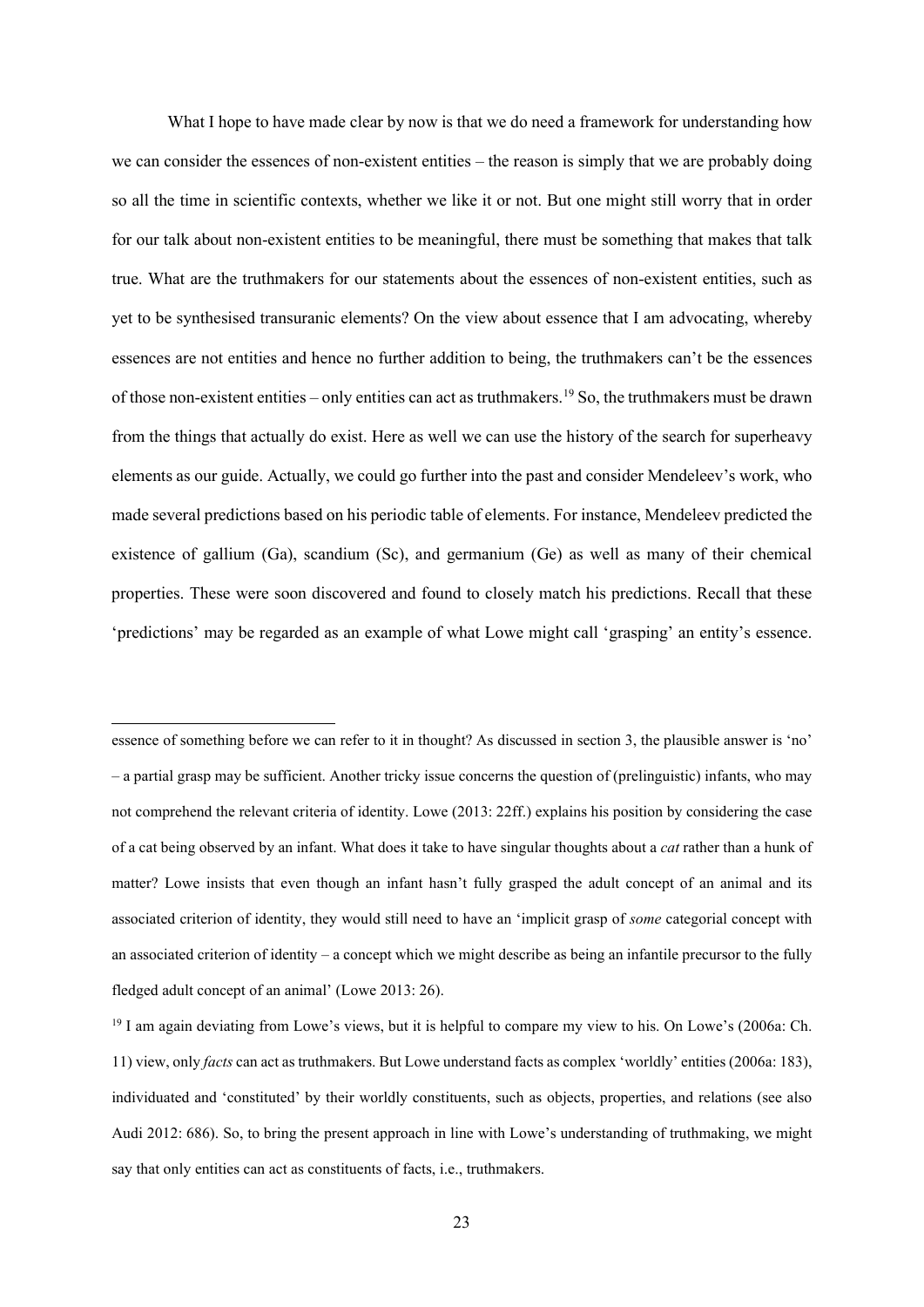So, what were Mendeleev's predictions based on? Well, Mendeleev himself had very high standards of what counts as a successful prediction – and not all of his suggestions were accurate to this level:

By 'prediction', Mendeleev meant not only that an element of the right atomic weight would be found but also that it would have properties, such as highest oxidation state, oxyacid formation, atomic volume, metallic character and so on, corresponding to those of lighter analogues in the same group. In this sense he made only three complete predictions. His method, illustrated in detail only for these three, was to interpolate from lower analogues—and higher ones if available—and from neighbouring elements. (Stewart 2017: 4.)

The method seems pretty clear: interpolate from the closest analogues, based on the structure and properties of elements already known to us. I should highlight, again, that this looks to be very much in line with the idea that our knowledge of essence is in some important respects entangled with our knowledge of existence. Now, the predictions that Mendeleev made about undiscovered elements did not concern non-naturally occurring superheavy elements, so we can say that Mendeleev's statements concerning yet to be discovered elements were made true by the actually existing samples of the predicted elements instead. But what is important here is the method: once we have observed that there is a pattern that enables us to predict the existence and properties of hitherto undiscovered elements, we can put forward counterfactuals that are true (if they are true) in virtue of the structural properties we are already aware of. For instance, we can make a number of predictions about  $Z = 119$ , *ununennium*, which is predicted to be an alkali metal. But since the element has not yet been synthesised, the counterfactual 'If element 119 existed, it would be an alkali metal' cannot be made true by the entity itself. Rather, assuming that the counterfactual is true, it is made true by properties that may be associated with the already existing alkali metals, such as the property of having one valence electron in the outermost s-orbital. This property, incidentally, is also responsible for the high reactivity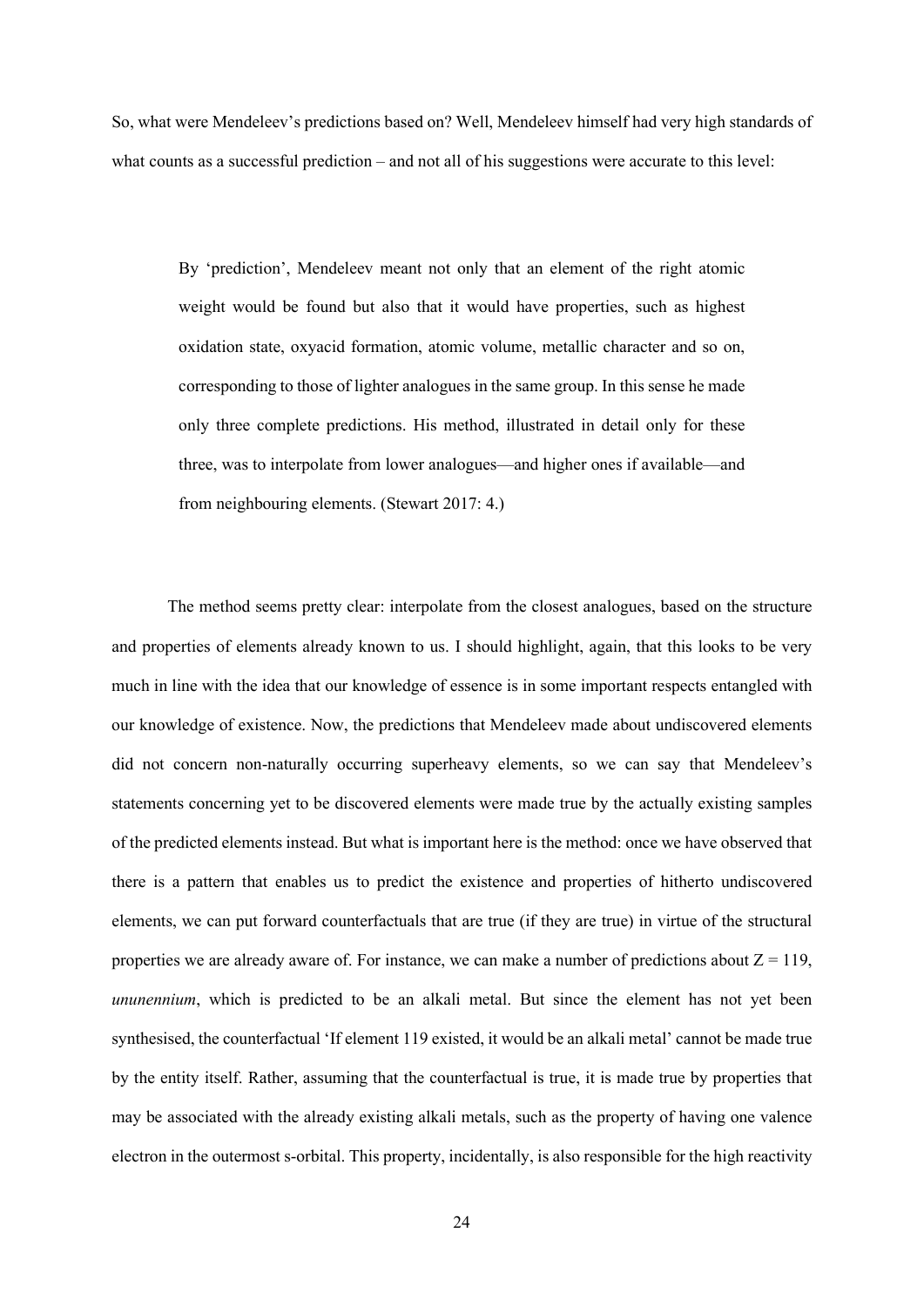of alkali metals. So, if element 119 would share at least this property with the existing alkali metals, then at least some of the counterfactuals concerning it are made true by already existing properties. It is precisely this type of complex entanglement of our knowledge of existence and knowledge of essence that makes it difficult to put forward any absolute sense of the slogan 'essence precedes existence' or its converse. We could discuss many more examples like this from the history of science and also from cases outside physics and chemistry, but I believe that we now have enough material to move on.

#### **5. Whither actuality?**

Ultimately, we want to know what is actual. This is what both philosophy and science aim to do. But our tools to determine what is actual are limited and we can make mistakes. This is why I have taken my time above to describe why much of our efforts should be focused on how we can know what is possible, and this, to me, is the core of Lowe's idea that possibility precedes actuality, as I understand and develop on it. But more should be said about the relationship of the possible and the actual in the framework I am proposing. Here, I'd like to focus on three things:

- (i) Actuality must consist of entities that *could* exist.
- (ii) There are many entities whose essences do not preclude them from existing.
- (iii) Only those entities that could exist *together* can inhabit actuality.

The first point (i) may seem trivial, but it re-iterates an important issue. Given that some entities could *not* exist, i.e., they are impossible, they cannot be actual. The problem is, to be able to determine what *could* exist, we should already have some idea about the fundamental structure of reality. I previously mentioned entities that possess contradictory properties as one example, but I admit that even this may be controversial, since it assumes that something like the law of non-contradiction governs reality. I do believe that the law of non-contradiction does indeed have this important role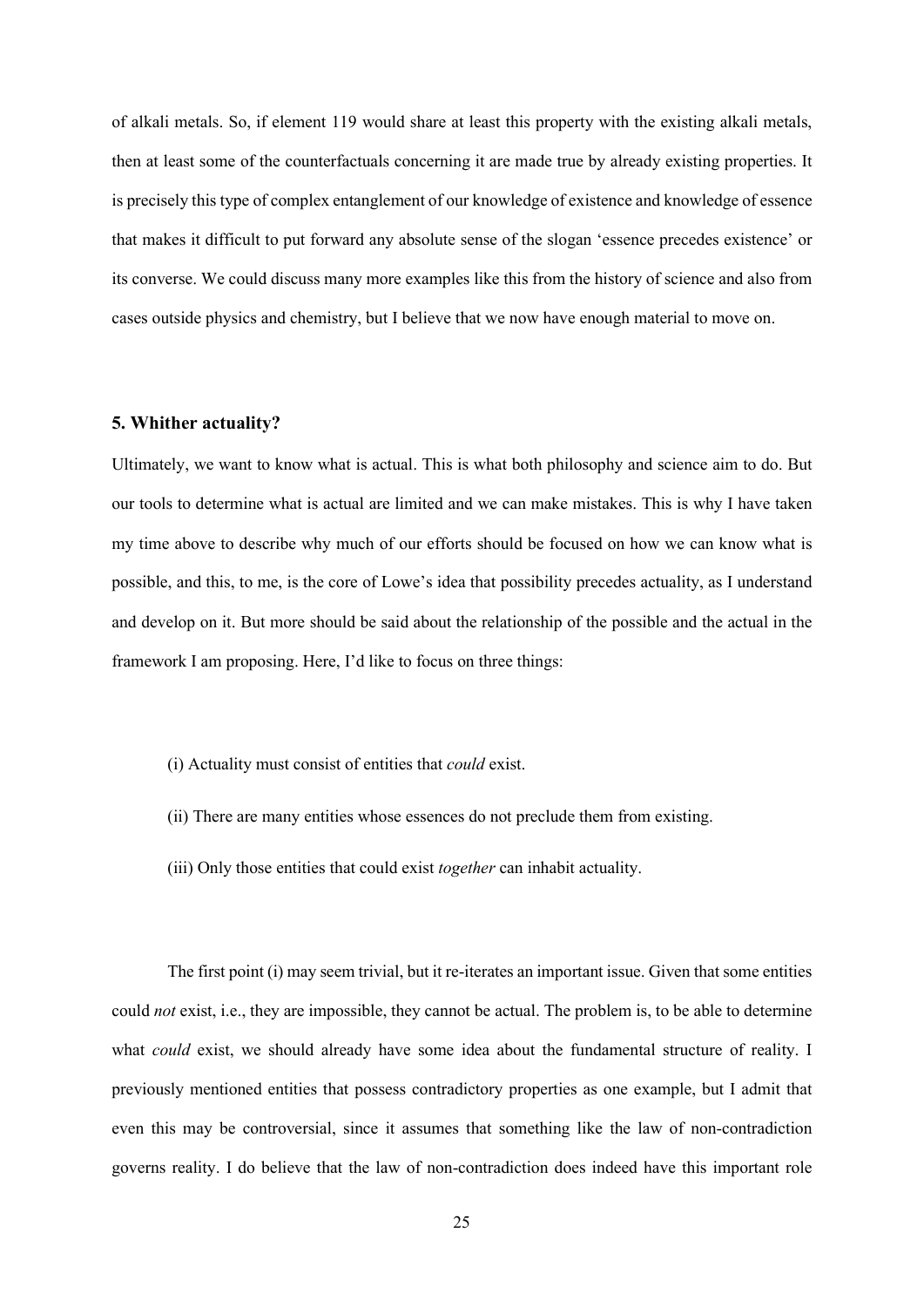(following Tahko 2009), but after that, things soon get more controversial. As I noted early on, one thing that plausibly determines the identity and existence conditions of entities is the categorial structure of reality, which delimits what is possible. But the nature of that structure is obviously subject to debate. Another plausible delimiting factor are laws of nature, but whether one considers these laws to be metaphysically necessary or merely physically necessary is also debatable. If violations of the actual laws of nature are metaphysically possible, then we cannot rule out entities violating them as metaphysically impossible. To take a simplified example, consider *tachyons*, the hypothetical particles capable of superluminal travel. If it is a law of nature that faster than light travel is not possible, and if that law is metaphysically necessary, then tachyons are metaphysically impossible. But simply the fact that such entities and their respective identity and existence conditions have been considered (and not just in *Star Trek*) shows us that there is uncertainty here. It seems likely that, perhaps unwittingly, we sometimes do consider the essences of entities that are in fact metaphysically impossible. I will not enter into the debate regarding the modal status of laws here (but see Tahko 2015). Rather, I just wish to make the simple point that the initial delimitation of what is possible varies radically depending on one's views about these other matters.

The second point (ii) highlights the fact that even if we do have some basic principles in place to delimit the space of metaphysical possibility, there is still going to be a vast number of possible entities, all of them candidates for actually existing entities. But this point can really only be appreciated in connection to the third point (iii), which concerns the restrictions regarding the *combinations* of possible entities. It is this third point which finally gives us a little bit more to work with, as we need to appreciate the fact that essences should not be considered in isolation. What this means in practice is that when we consider the identity and existence conditions of some possible entity, these conditions may refer to other entities, either precluding the existence of these entities at the same time or requiring it[.20](#page-25-0) An example may help: if we assume that the usual (overly simplified) story about the

<span id="page-25-0"></span> $20$  Note that this is distinct (although not entirely unrelated) from so called 'collective essence', the idea that some truths are essential to many entities taken together. See Zylstra 2019 for discussion.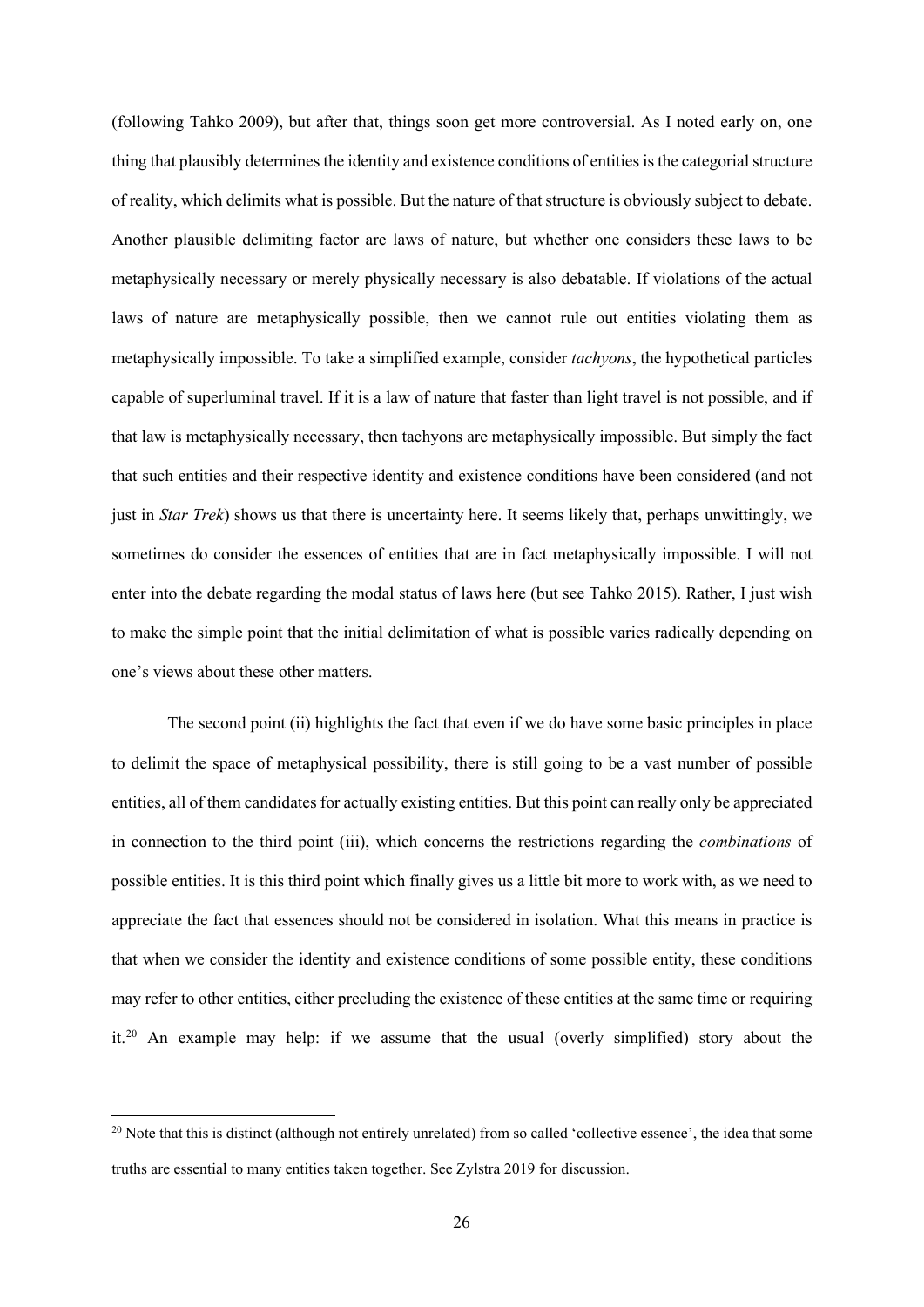microstructural essence of water is correct, then the essence of water refers to the essences of hydrogen and oxygen. Accordingly, water's essence cannot be fully stated without stating something about the essences of hydrogen and oxygen as well. As I've already suggested, these dependencies among the essences of various entities may be described in terms of various forms of ontological dependence. Once all these conditions are in place and all the dependencies among the possible entities are included, a properly delimited space of metaphysical possibility emerges. Each viable combination of these conditions is a 'possible world' – if one wishes to resort to that terminology.

Notice that I have not used the possible worlds terminology at all since I do not regard the various possible combinations of compatible essences to be 'worlds' in any relevant sense. Rather, each of these combinations is a candidate for what is actual. Because is it so difficult to trace all the dependencies and indeed to even come to an agreement about what is metaphysically possible in the first place, it is not so easy to come up with these (complete) candidates for actuality. This is what I regard to be a core idea behind the slogan 'possibility precedes actuality': we are forced to operate in the realm of possibility when trying to determine the combinations of essences that could 'belong' to actually existing entities. I must stress that this is not just a philosophical point, as all our scientific endeavours are in the same boat. This was demonstrated by the case study regarding transuranic elements. So, the result should not be considered negative or pessimistic; I would insist that this is in fact a key part of the scientific method as well.

Questions about the resulting ontological picture will remain.<sup>[21](#page-26-0)</sup> One may ask: does at least something need to exist for there to be any essences in the first place? In other words, would there be any essences if nothing existed? In theory, I think that the account presented (and indeed also Lowe's version of it) could be made compatible with the idea that even if nothing existed, there would be essences. Given the notion of essence that I favour, all it takes for there to 'be' essences is that there are conditions for the identity and existence of entities. So, even if nothing actually existed, we could presumably still have such conditions in place. Recall that the identity and existence conditions are ultimately derived from the fundamental categorial structure of reality. That structure could in principle

<span id="page-26-0"></span> $21$  Thanks to an anonymous reviewer for drawing my attention to the one that follows.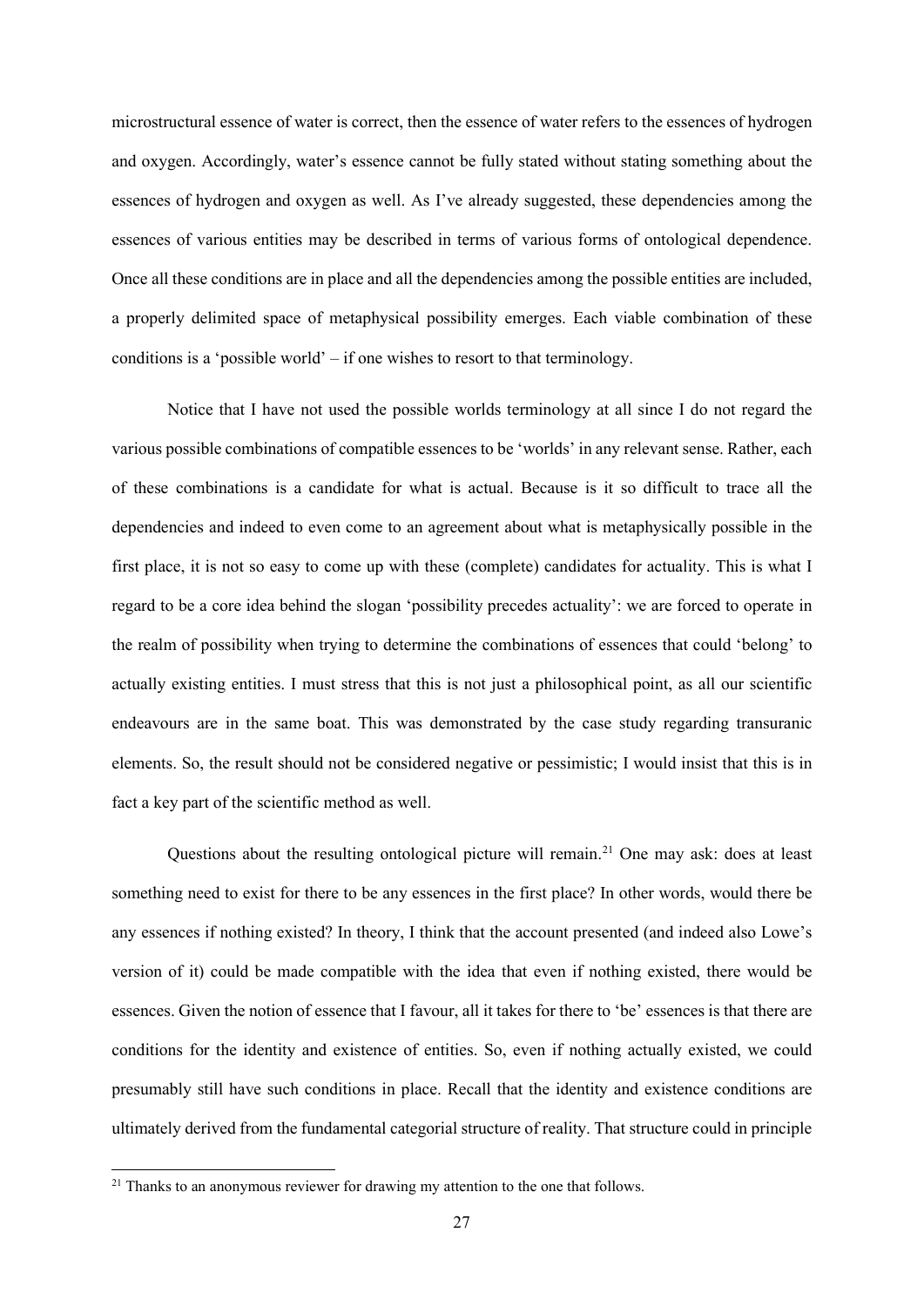be in place even if nothing existed. However, this may go against the Aristotelian spirit in which I have presented the account at hand, since on this view there must be some instances of a category for that category to exist. In any case, the question is somewhat theoretical since it seems clear that something *does* exist, at least if we rule out the most extreme forms of scepticism. Now, if we reformulate the thought and ask which came first, essence or existence, then I think that on the line I am taking this does not really matter, because as previously noted, I am explicitly working in a four-dimensional, eternalist framework.

Notice, finally, that nothing I've said contradicts the well-known principle that actuality entails possibility. Of course it does: actuality is just one of the many possible combinations of essences. But this is a point at the level of the metaphysics of modality rather than modal epistemology. If we do not know what is actual, then we can do very little with the fact that actuality entails possibility. Almost no one questions the inference from actuality to possibility, but I would like to note one important contribution regarding this issue.<sup>[22](#page-27-0)</sup> Hanrahan (2017) has argued that the inference from the actual to the possible is merely explicative, but in modal epistemology it is sometimes used in an ampliative fashion. Hanrahan is explicitly operating in the context of modal epistemology and the question of whether we are justified in formulating beliefs about, say, future or past occurrences of everyday phenomena based on veridical perception. I have of course been operating in a somewhat different context, focusing on scientific inferences, but the basic point holds, and I believe that my analysis bolsters Hanrahan's view regarding it: the explicative inference from actuality to possibility *alone* is not going to help us much in modal epistemology. If we wish to use it in an ampliative manner, a further story of why it can be reliably used is required. The positive story that Hanrahan presents to salvage the ampliative use of the principle in justifying our everyday or ordinary modal claims is based on assumptions about the uniformity of nature (mainly, laws of nature). I will not discuss the details of her proposal here as my focus is of course more on the scientific context, which requires, as I have demonstrated, sometimes considering violations of laws (or alternative laws) as well.

<span id="page-27-0"></span><sup>&</sup>lt;sup>22</sup> Thanks to an anonymous reviewer for bringing my attention to this contribution.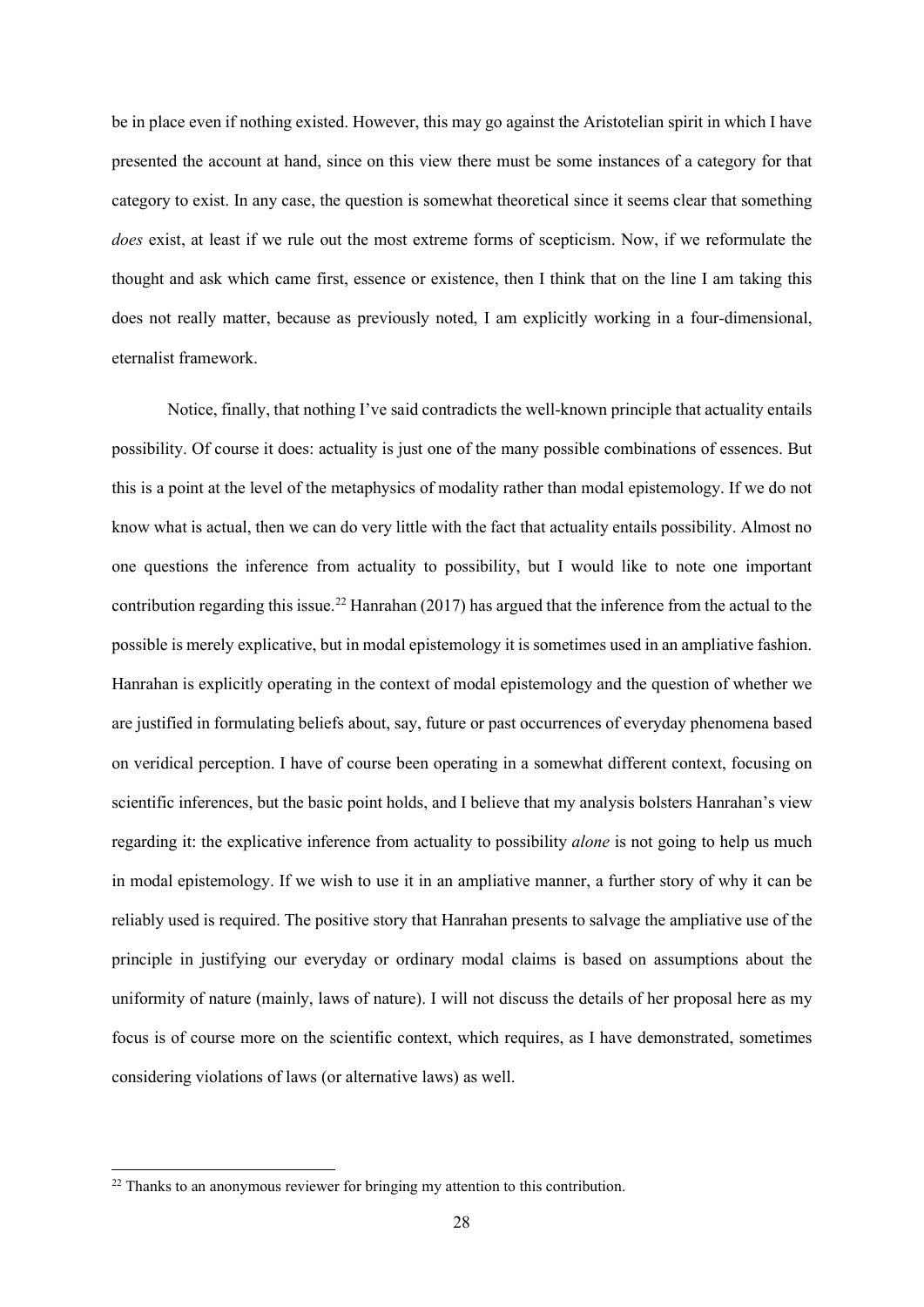Even I have managed to convince the reader that the resulting framework is worth considering, there is another important task that remains, namely, to determine our confidence regarding the actuality of the various possible entities whose essences we may grasp. In many cases, we can fortunately say that this confidence is very high. I for one would be very surprised if we turned out to be incorrect about the existence of something very much like the elements described in the periodic table. It is of course still entirely possible that our knowledge of these elements will be refined in various ways. However, these mostly epistemic issues go somewhat outside the scope of this paper, and, in any case, there are other well-rehearsed discussions about how best to understand the practice of revising our beliefs about actuality (consider, e.g., the web of belief, real patterns, belief revision theory, and robustness analysis). I hope to return to this topic elsewhere.

## **Acknowledgements**

I would like to thank the MetaScience team (Francesca Bellazzi, Toby Friend, Samuel Kimpton-Nye, and Vanessa Seifert), Ken Aizawa, Stuart Glennan, Michael Lacey, and Sanna Mattila, as well as two anonymous reviewers for *Erkenntnis*, and audiences at the *9th WFAP 2020 Graduate Conference on Problems Facing Modality* in Vienna and the *Neo-Aristotelian Perspectives on Persistence and Modality* conference in Mainz for many helpful discussions and comments on earlier versions of this paper. The research for this paper has received funding from the European Research Council under the European Union's Horizon 2020 research and innovation programme, grant agreement no 771509, *The Metaphysical Unity of Science* ('MetaScience') Consolidator grant.

### **References**

Audi, P. (2012). Grounding: Toward a Theory of the In-virtue-of Relation. *Journal of Philosophy*, 109  $(12), 685 - 711.$ 

Brody, B. A. (1973). Why Settle for Anything Less than Good Old-Fashioned Aristotelian Essentialism. *Noûs*, 7 (4), 351–365.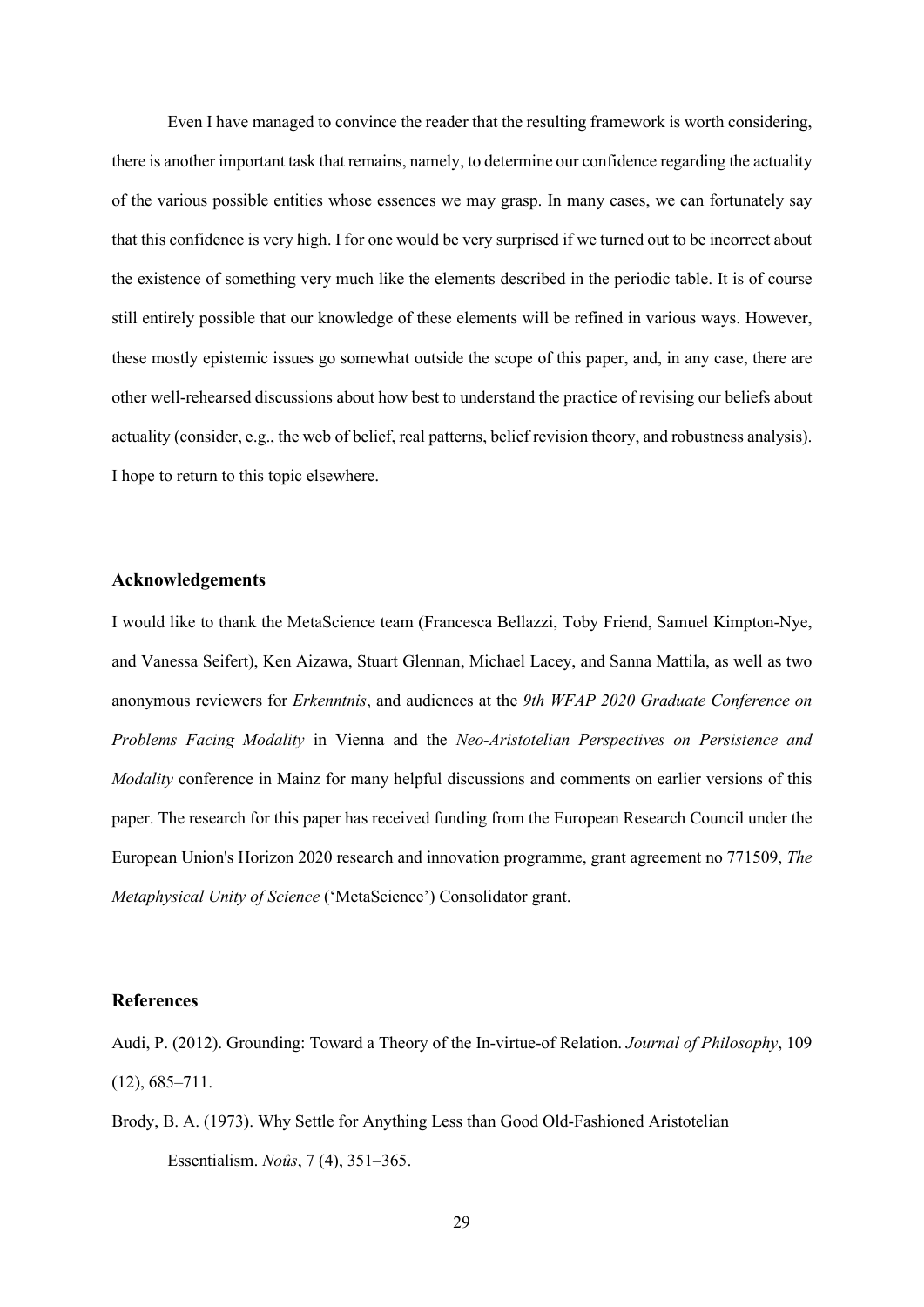- Casullo, A. (2015). Four Challenges to the A Priori—A Posteriori Distinction. *Synthese*, 192, 2701– 2724.
- Casullo, A. (2020). Is Knowledge of Essence the Basis of Modal Knowledge? *Res Philosophica*, 97 (4), 593–609.
- Correia, F. (2006). Generic Essence, Objectual Essence, and Modality. *Noûs*, 40 (4), 753–767.
- Correia, F. (2008). Ontological Dependence. *Philosophy Compass*, 3/5, 1013–1032.
- Correia, F. (2012). On the Reduction of Necessity to Essence. *Philosophy and Phenomenological Research*, 84 (3), 639–653.
- Fine, K. (1994). Essence and Modality. *Philosophical Perspectives*, 8: 1–16.
- Fine, K. (1995). Ontological Dependence. *Proceedings of the Aristotelian Society*, 95, 269– 290.
- Fine, K. (2005). *Modality and Tense*. Oxford: Clarendon Press.
- Fiocco, M. O. (2019). What Is a Thing? *Metaphilosophy*, 50 (5), 649–669.
- Hanrahan, R. (2017). The Actual and the Possible. *Journal of Philosophical Research*, 42, 223–242.
- Horvath, J. (2014). Lowe on Modal Knowledge. *Thought*, 3, 208–217.
- Keinänen, M. and Hakkarainen, J. (2017). Kind Instantiation and Kind Change A Problem for Four-Category Ontology. *Studia Neoaristotelica*, 14 (2), 139–165.
- Keinänen, M. and Tahko, T. E. (2019). Bundle Theory with Kinds. *The Philosophical Quarterly*, 69 (277), 838–857.
- Kimpton-Nye, S. (2021). Can Hardcore Actualism Validate S5? *Philosophy and Phenomenological Research*, 102 (2), 342–358.

Kistler, M. (2004). Some Problems for Lowe's Four-Category Ontology. *Analysis*, 64 (2), 146–151.

- Koslicki, K. (2012). Varieties of Ontological Dependence. In Correia, F. and Schnieder, B. (Eds.), *Metaphysical Grounding: Understanding the Structure of Reality* (pp. 186–213). Cambridge: Cambridge University Press.
- Koslicki, K. (2018). *Form, Matter, Substance*. Oxford: Oxford University Press.
- Kragh, H. (2013). Superheavy Elements and the Upper Limit of the Periodic Table: Early Speculations. *The European Physical Journal H*, 38, 411–431.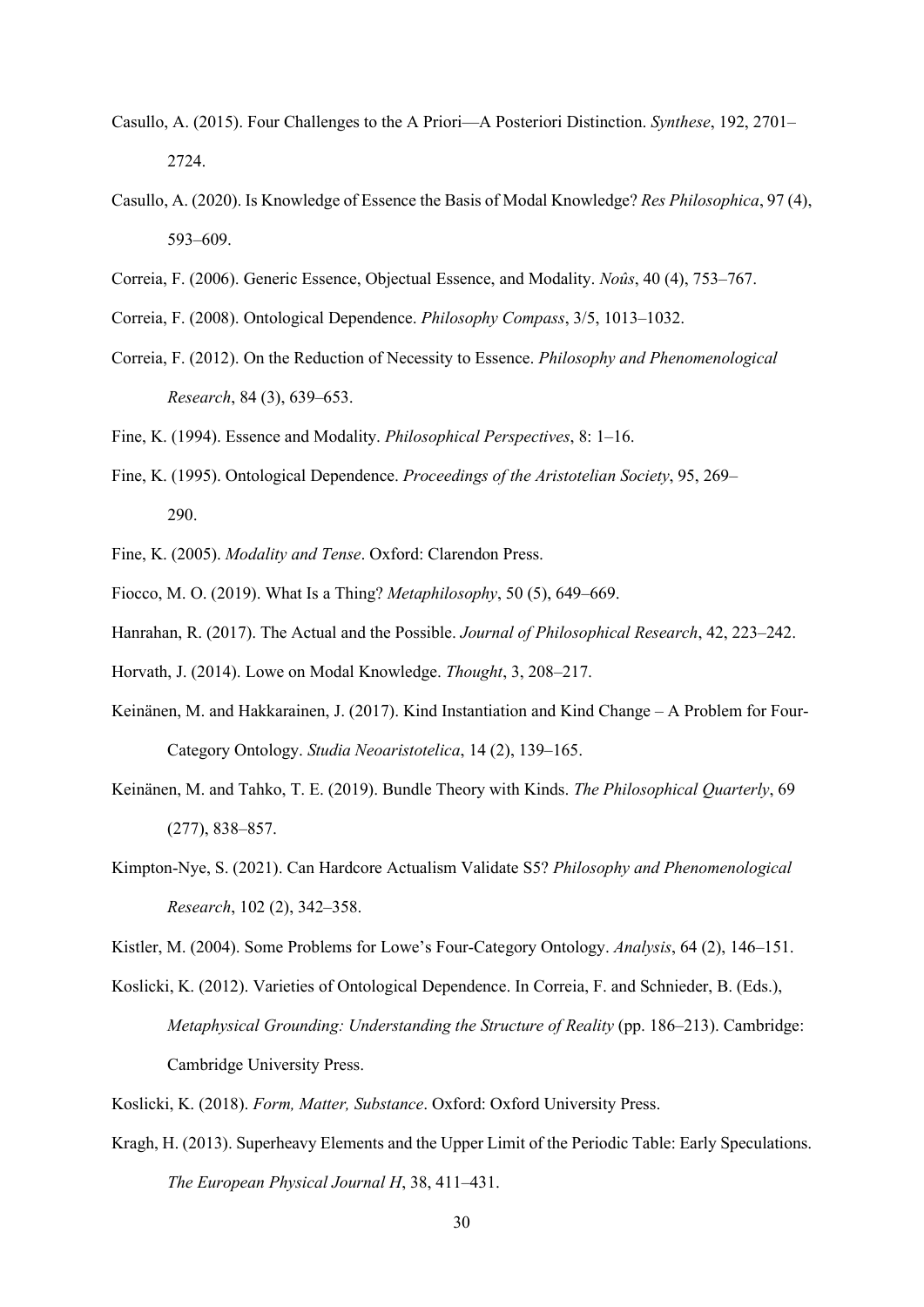Kragh, H. (2017). The Search for Superheavy Elements: Historical and Philosophical Perspectives. arXiv:1708.04064v1 [physics.hist-ph]

Lowe, E. J. (1998). *The Possibility of Metaphysics*. Oxford: Oxford University Press.

Lowe, E. J. (2004). The Four-Category Ontology: Reply to Kistler. *Analysis*, 64 (2), 152–157.

Lowe, E. J. (2006a). *The Four-Category Ontology: A Metaphysical Foundation for Natural Science*. Oxford: Oxford University Press.

Lowe, E. J. (2006b.) How Real is Substantial Change? *The Monist*, 89 (3), 275–293.

Lowe, E. J. (2008.) Two Notions of Being: Entity and Essence. *Royal Institute of Philosophy Supplements*, 83 (62), 23–48.

Lowe, E. J. (2012.) What is the Source of our Knowledge of Modal Truths? *Mind* 121, 919–950.

Lowe, E. J. (2013.) *Forms of Thought*. Cambridge: Cambridge University Press.

- Lowe, E. J. (2014). Essence vs. Intuition: An Unequal Contest. In Booth, A.R. and Rowbottom, D.P. (Eds.), *Intuitions* (pp. 256–268)*.* Oxford: Oxford University Press.
- Mallozzi, A. (2021.) Superexplanations for Counterfactual Knowledge. *Philosophical Studies*, 178, 1315–1337.
- Oderberg, D. (2011.) Essence and Properties. *Erkenntnis* 75, 85–111.
- Roca-Royes, S. (2010.) Modal Epistemology, Modal Concepts and the Integration Challenge. *dialectica*, 64 (3), 335–361.

Rosen, G. (2015). Real Definition. *Analytic Philosophy* 56, 189–209.

- Sgaravatti, D. (2016.) Is Knowledge of Essence Required for Thinking about Something? *dialectica*, 70 (2), 217–228.
- Smith, B. and Mulligan, K. (1983). Framework for Formal Ontology. *Topoi*, 1, 73–85.
- Spinelli, N. (2018). Essence and Lowe's Regress. *Organon F*, 25.3, 410–428.
- Stewart, P. J. (2017). Mendeleev's Predictions: Success and Failure. *Foundations of Chemistry*, 21, 3–9.
- Tahko, T. E. (2009). The Law of Non-Contradiction as a Metaphysical Principle. *Australasian Journal of Logic*, 7, 32–47.

Tahko, T. E. (2015). The Modal Status of Laws: In Defence of a Hybrid View. *The Philosophical*